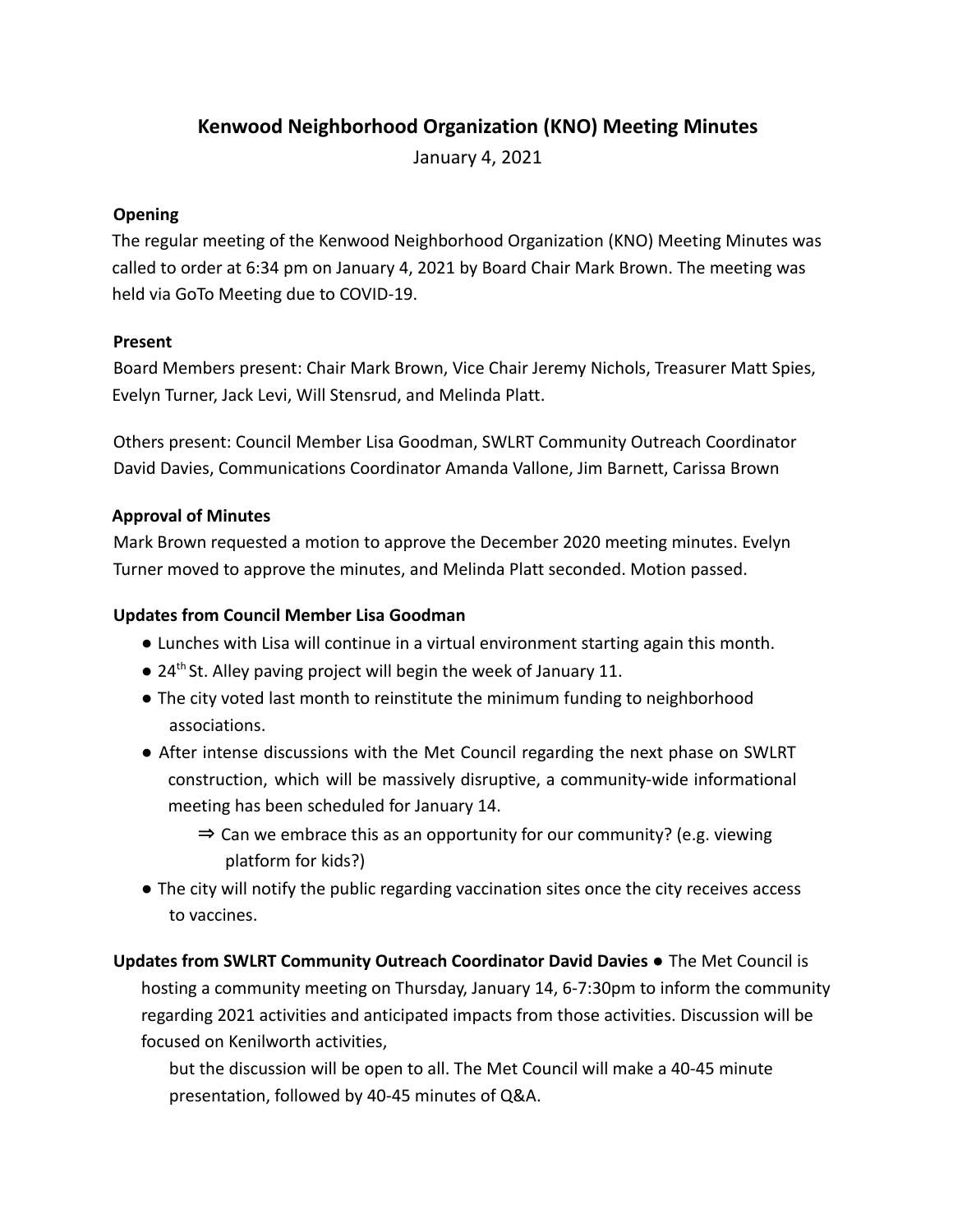- David Davies will do door knocking and flyering in advance of disruptive activities.
- The Met Council is aware of the noise associated with construction near the channel, but they are within noise restrictions, and are doing the work as efficiently as possible. That work should be completed this week, and will not resume until spring.
- **●** Water displaced by concrete pours will not be discharged into the channel, but via environmental services lines, meaning that the construction should not impact recreational activities in the spring/summer.

#### **KNO Board Roundtable – Personal and Shared goals for 2021**

Participants shared their goals for the board's work in 2021:

- Southwest Light Rail construction neighborhood advocacy and communication Recruitment of new board members, possibly through specific initiatives / areas of interest
- Racial justice initiatives
- Community response to the development prompted by the SWLRT Increased outreach and communication to and with the entire Kenwood community, including youth engagement
- Support of local businesses
- Programing and community building at Cedar Lake Beach
- Response to increased crime in Kenwood and Uptown
- Engagement with Kenwood School and Minneapolis public schools redistricting Focus on three sub-committees with specific core functions:
	- o Preserving the integrity of our board fundraising, recruitment, finding executive members
	- o Coordinating with other community organizations and efforts. o Communications and outreach

#### **Kenwood Business Initiative – Update from Matt**

- Matt reached out to all of the business owners in the Kenwood business district and received feedback from three. Key take-aways:
	- o Veterinary Clinic: People may notice increased vehicles in the street due to COVID protocols
	- o The second round of PPP Funds will provide needed assistance to many businesses in the area
	- o Birchbark Books has seen an increase in online business and is looking for additional storage space for inventory.
- Common feedback was that decreased school traffic has meant an increase of cars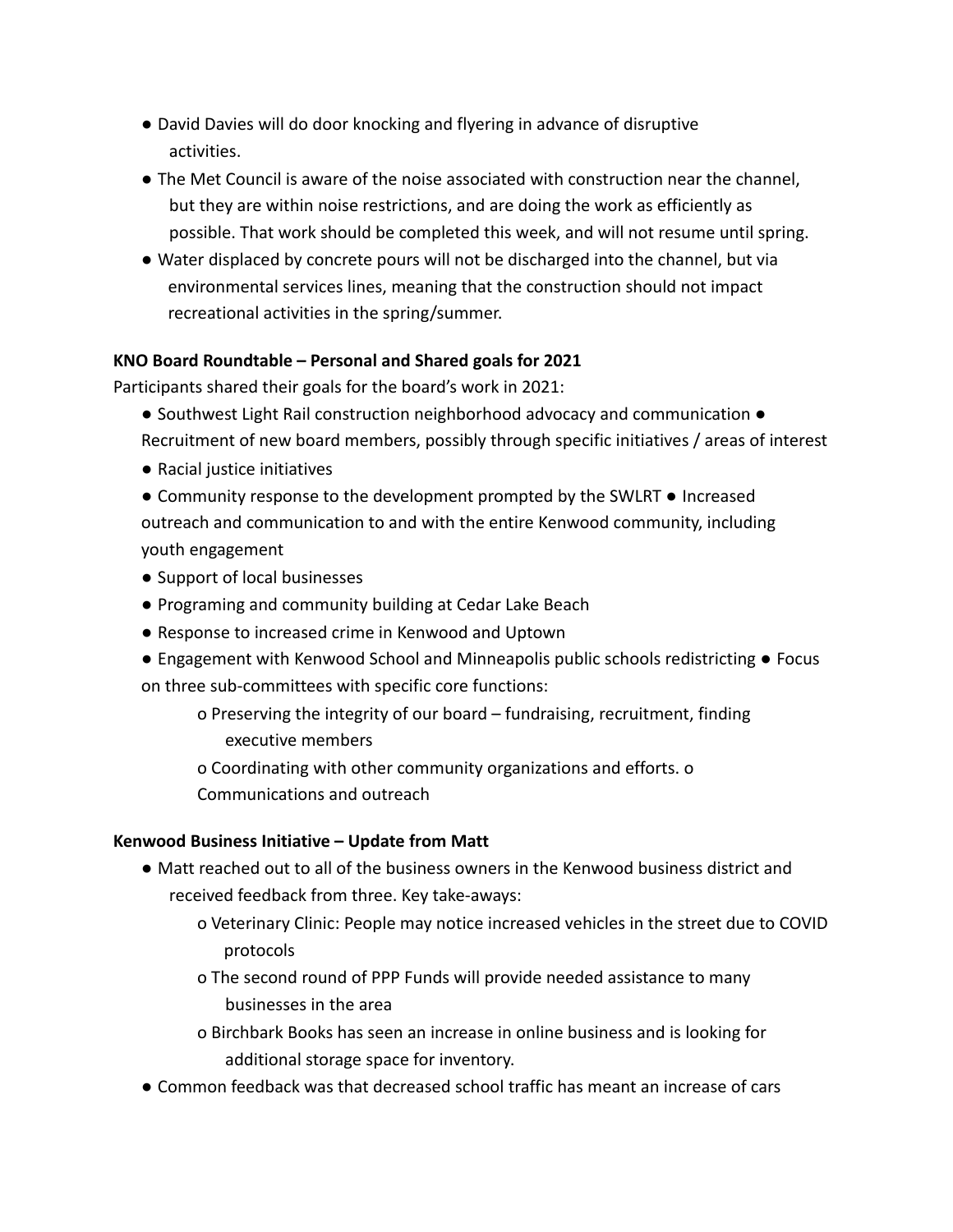speeding through the intersection

⇒ Matt will research the feasibility of adding a barrier in the intersection to encourage slow passage (see example here).

#### **Renewal of Amanda's contract**

- The board reviewed the finalized contract with Amanda Vallone, which will be reviewed at least semi-annually. Amanda's role will include:
	- o Facilitation of survey
	- o Monthly email newsletters
	- o Website redesign
	- o Welcome kit design and distribution
	- o Quarterly newsletter to residents via mail
	- o East Cedar Lake Beach programming
	- o Coordination with Hill and Lake Press
- Amanda will present her 2021 comprehensive communication plan at the Board's February meeting.

#### **Adjournment**

Meeting was adjourned at 8:08 pm by Chair Mark Brown. The next general meeting will be at 6:30 p.m. on February 1, 2021, via GoTo Meeting.

Minutes submitted by: Carissa Brown

Approved by: The Executive Committee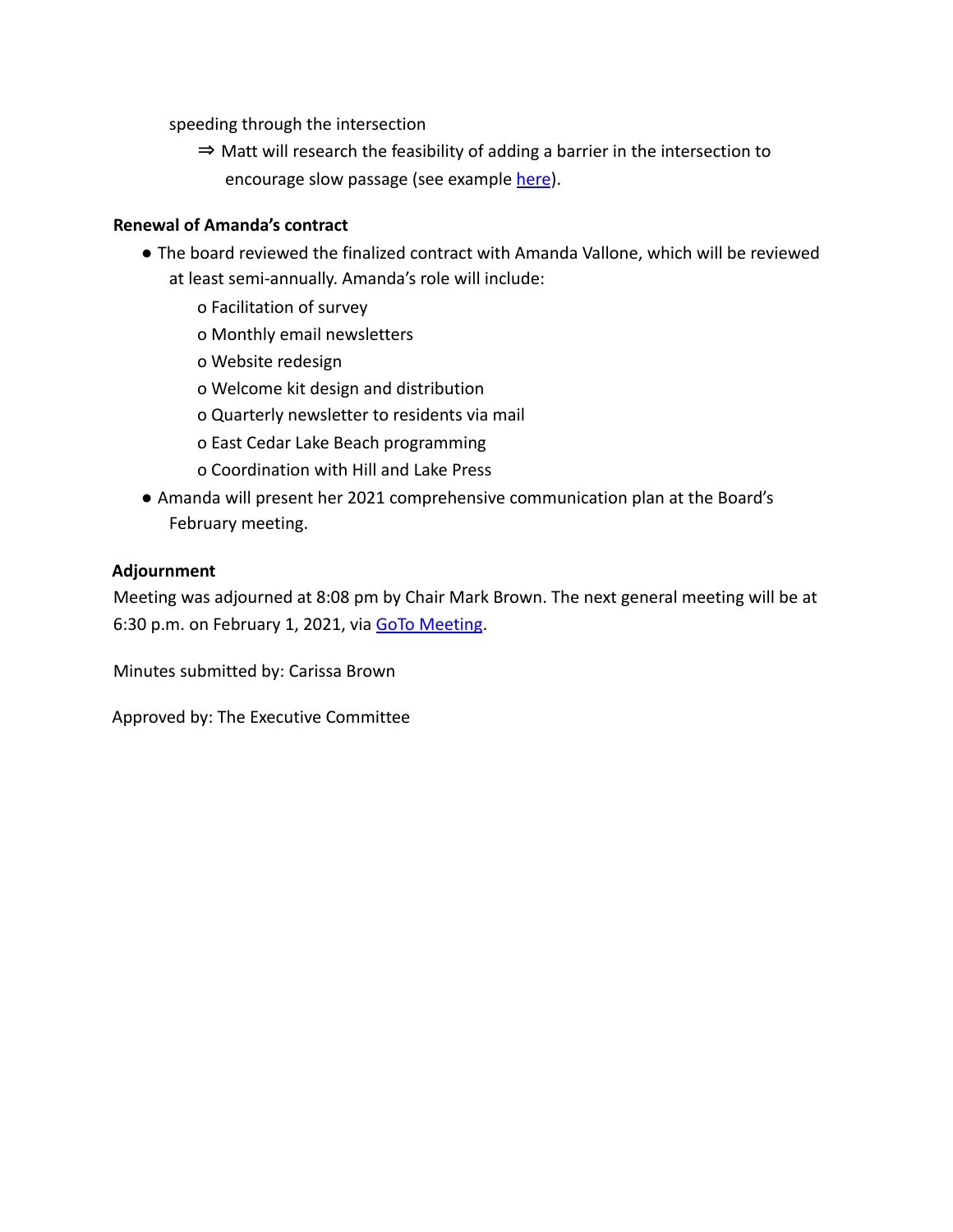# **Kenwood Neighborhood Organization (KNO) Meeting Minutes** February 1, 2021

### **Opening**

The regular meeting of the Kenwood Neighborhood Organization (KNO) Meeting Minutes was called to order at 6:31 pm on February 1, 2021, by Board Chair Mark Brown. The meeting was held via GoTo Meeting due to COVID-19.

### **Present**

Board Members present: Chair Mark Brown, Vice Chair Jeremy Nichols, Treasurer Matt Spies, Evelyn Turner, Jack Levi, Will Stensrud, Angie Erdrich, and Melinda Platt.

Board Member not present: Kyle Leier

Others present: Council Member Lisa Goodman, SWLRT Community Outreach Coordinator David Davies, MPRB Commissioner Jono Cowgill, KNO Communications Coordinator Amanda Vallone, Jim Barnett, Sue Westerman, Carissa Brown, Lori Mittag, Mary Schwanke

### **Approval of Minutes**

Mark Brown requested a motion to approve the January 4, 2021, meeting minutes. Jeremy Nichols moved to approve the minutes, and Matt Spies seconded. Motion passed.

## **Updates from Council Member Lisa Goodman**

• Lunches with Lisa will continue virtually – next one scheduled for February 17 will feature Andrea Brennan on economic recovery plans for Lake Street. ● New Inspector Katie Blackwell from the  $5<sup>th</sup>$  precinct would be happy to join upcoming meetings.

• The city has sent out mailings reminding residents to shovel their sidewalks. Residents who need assistance with snow piles on corners should call 311. ● Council Member Goodman did not approve of a charter amendment introduced by three of her colleagues, which would create a Department of Public Safety managed by the City Council.

## **Updates from SWLRT Community Outreach Coordinator David Davies** ● The

first in a series of town halls occurred in early January.

- Two important pieces of work are approaching:
	- o The creation of the corridor protection barrier has always been a part of the plan and has now been formally incorporated into the project.
	- o It has been determined that unstable soil near the Calhoun Isles condos (near the planned tunnel), will require additional planning. This will result in delays, and the project will not open in 2023.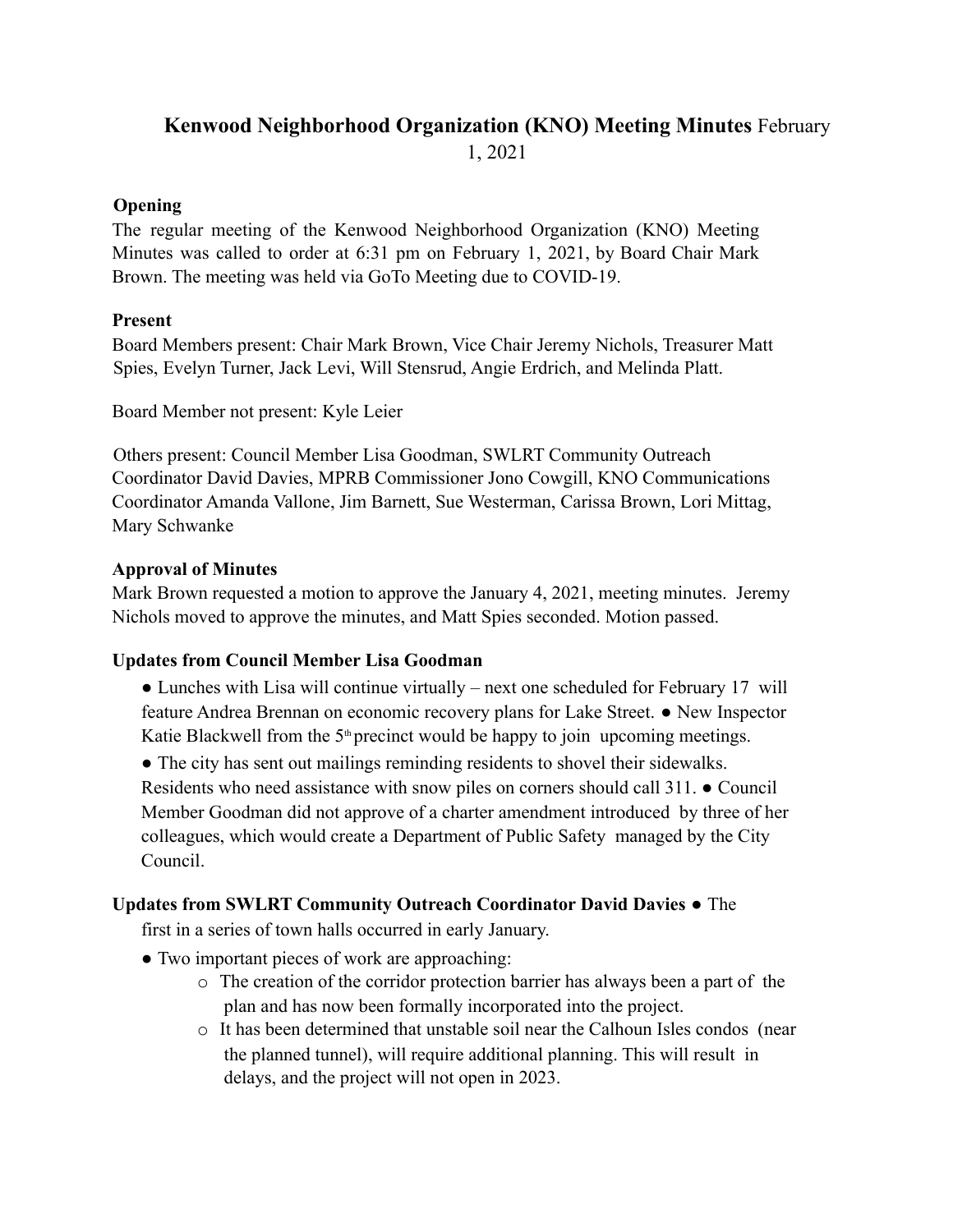### **Updates from MPRB Commissioner Jono Cowgill**

- The Minneapolis parks are experiencing extraordinary usage this winter, and the MPRB continues to explore ways to make passages designated for skiing and walking clear. Feedback is welcome.
- The Cedar Isles Master Planning process continues, and the public comment period has been extended for six months. Residents are encouraged to share their ideas and feedback with the MPRB. Online Open House Regarding Encroachments is scheduled for February 16.
- The Board of Commissioners is working to address the epidemic of youth violence in our city by targeting youth programming.
- The MPRB is looking to city, county and state officials for leadership in addressing the ongoing crisis of homelessness in our communities as spring approaches.

## **Cedar Isles Community Advisory Committee (CAC) update from Will Stensrud**●

Residents are encouraged to participate in the Cedar-Isles Virtual Walking Tour. • The CAC continues to hold public meetings, but they have begun to transition to more formal planning and structured time for committee work.

- Water quality continues to be a focus of the CAC, and those who attend and comment at CAC meetings.
- The designers will begin creating concepts, to be reviewed first by the CAC.

**Update on Know Your Neighbor safety initiative from Sue Westerman, Chair, Crime and Safety Committee of Lowry Hill Neighborhood Association** ● The Lowry Hill Neighborhood Association has created a system aimed at increasing the speed and accuracy of crime-related information received at the neighborhood level.

- LHNA has established a list of block leaders, who will communicate with one another regarding safety incidents on their blocks:
	- o Block leaders will create two-way communication with their blocks, collecting and sharing first-person factual accounts of incidents.
	- o Block leaders will share information among themselves for dissemination to neighbors.
	- o Intended to complement, not replace, City communications
- LHNA is interested in extending this network to Kenwood and East Isles. Those interested in leading this effort should reach out to Mark Brown, who can connect them to Sue.

## **2021 Events and Budget**

• Will Stensrud proposed a 2021 event calendar and budget of \$9,370 for the 2021 year. This is modeled on previous years' plans, with a focus on community engagement. The budget also includes \$2,000 for additional park police patrols, if necessary.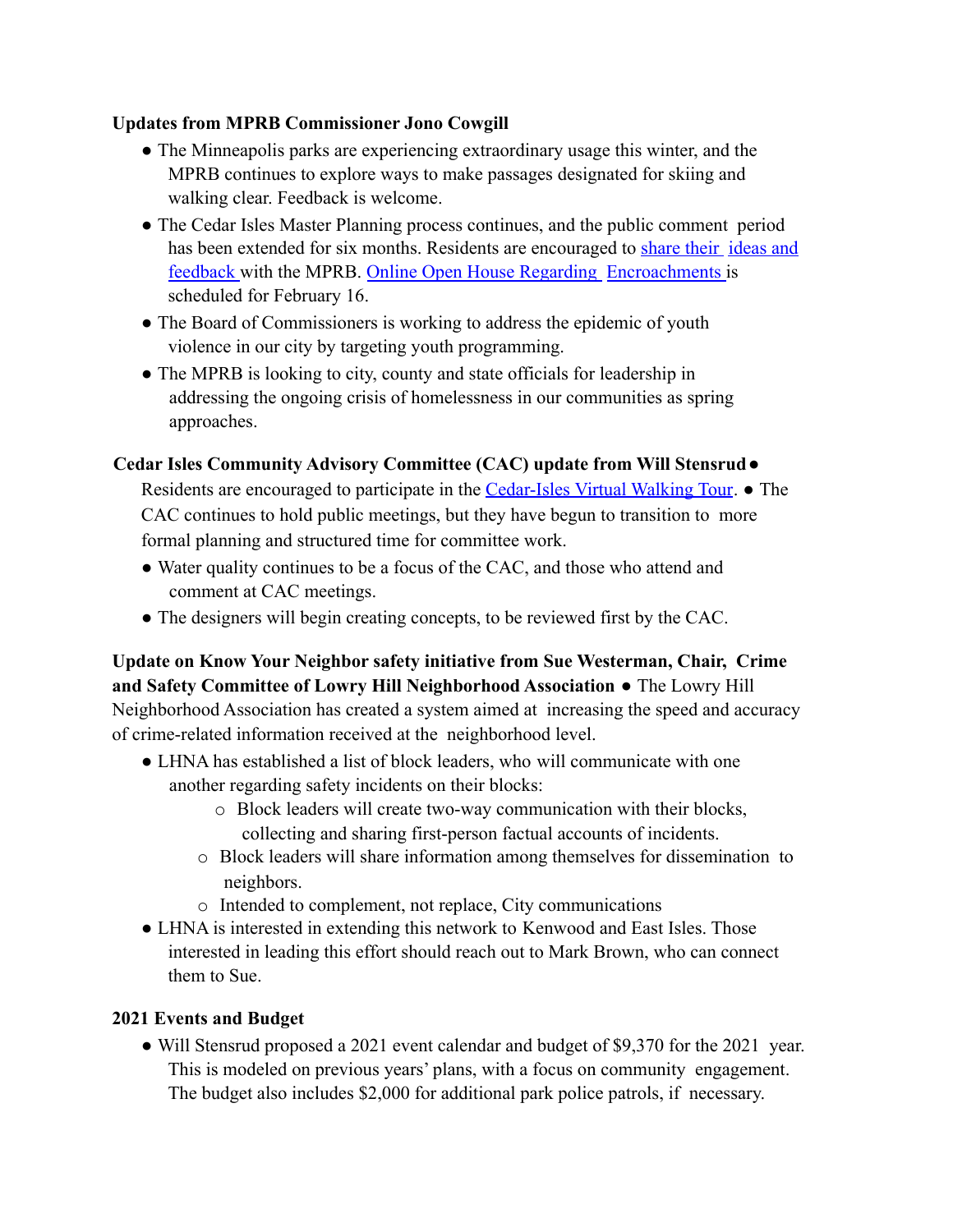• Will Stensrud made a motion to approve the budget as presented, Jeremy seconded, and the motion passed.

#### **Neighbor Outreach and Communications**

- The committee reviewed the contents of an online Community Survey, focused on collecting contact information for mailing lists, and identifying community priorities. Door hangers, including QR code and URL for the survey, will be delivered throughout the neighborhood this month.
- Amanda Valone will be collecting article ideas for the KNO Spring Newsletter until February 10

**Schedule Meeting on KNO Structure, Governance and Funding** ● Mark Brown suggested that an Executive Committee be formed to focus on KNO Structure and Governance and respond to the NCR funding guidelines. The first meeting will be scheduled in the month of February.

#### **Adjournment**

Meeting was adjourned at 8:15 pm by Chair Mark Brown. The next general meeting will be at 6:30 p.m. on March 1, 2021, via GoTo Meeting.

Minutes submitted by: Carissa Brown

Approved by: The Executive Committee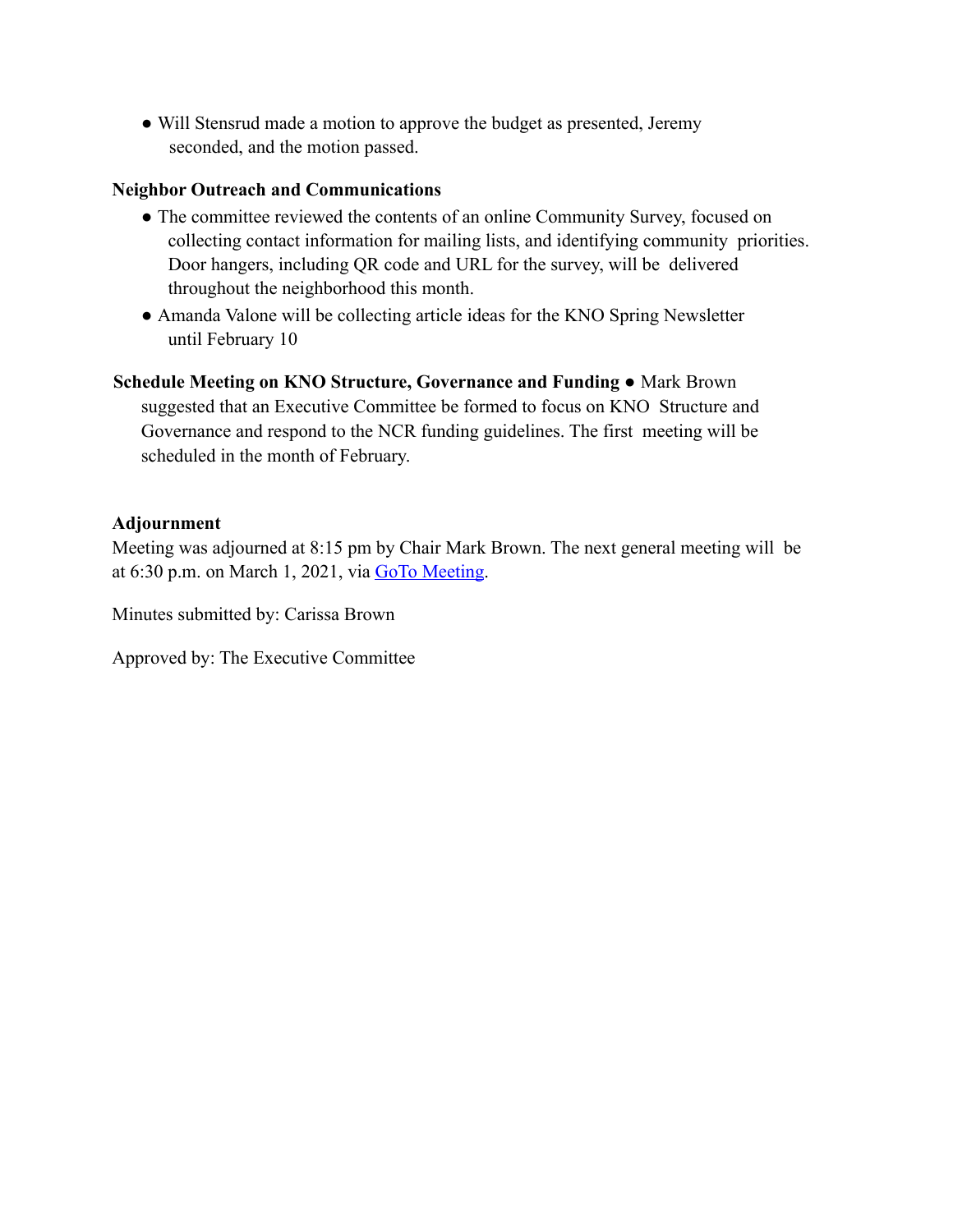## **Kenwood Neighborhood Organization (KNO) Meeting Minutes**

March 1, 2021

## **Opening**

The regular meeting of the Kenwood Neighborhood Organization (KNO) Meeting Minutes was called to order at 6:32 pm on March 1, 2021 by Board Chair Mark Brown. The meeting was held via GoTo Meeting due to COVID-19.

## **Present**

Board Members present: Chair Mark Brown, Vice Chair Jeremy Nichols, Treasurer Matt Spies, Evelyn Turner, Jack Levi, Will Stensrud, and Melinda Platt.

Board Members not present: Kyle Leier, Angie Erdrich

Others present: Council Member Lisa Goodman, SWLRT Community Outreach Coordinator David Davies, KNO Communications Coordinator Amanda Vallone, Jim Barnett, Carissa Brown, Larry Moran, Elizabeth Shaffer, Jody Strakosch, Klaus Kohlmayr, LaLeeta Bilbro

## **Approval of Minutes**

Mark Brown requested a motion to approve the February 1, 2021, meeting minutes. Jack Levi moved to approve the minutes, and Matt Spies seconded. Motion passed.

## **Updates from Council Member Lisa Goodman**

- No Lunch with Lisa in March, April event will feature representatives from Avivo on Wednesday, April 28, 12-1
- Preparations for upcoming Chauvin trial: The city held a Public Briefing on March 1: Public Safety Plans and Preparations . A number of resources are available to keep community members informed:
	- o Follow "City of Minneapolis" on Facebook and Twitter
		- https://www.facebook.com/cityofminneapolis
		- https://twitter.com/CityMinneapolis
		- o Follow "Operation Safety Net" on Facebook, Twitter and Instagram ▪

https://www.facebook.com/MNOperationSafetyNet

- https://twitter.com/MinnesotaOSN
	- https://www.instagram.com/mnoperationsafetynet/
- o City News Web Page: http://news.minneapolismn.gov/
- o Link to Minnesota Courts Page:

https://www.mncourts.gov/media/StateofMinnesotavDerekChauvin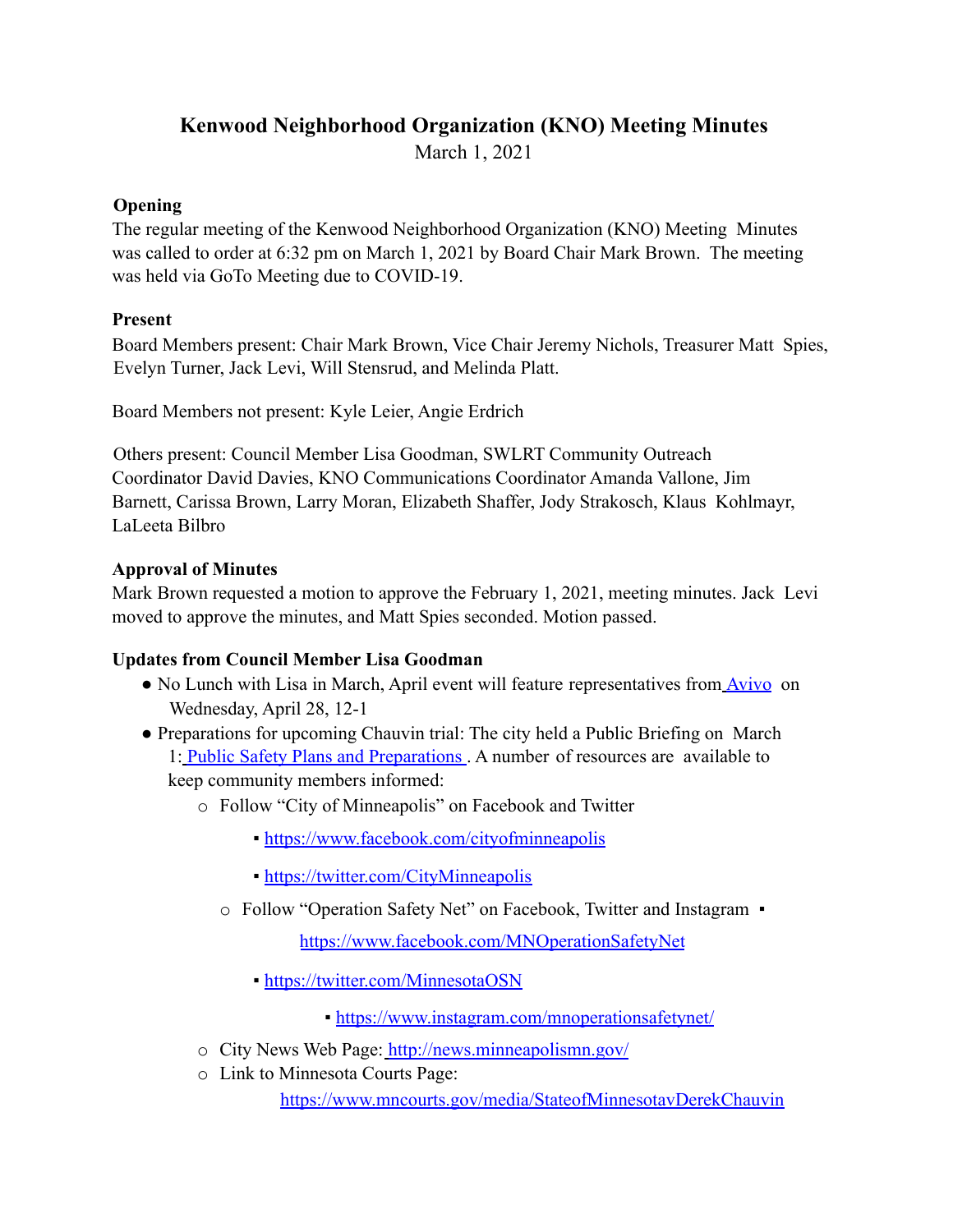- City is hosting 2 online open houses for Hennepin Ave. S. Reconstruction March 2, 4-5pm – she will send links
- The city continues to host online events regarding transforming community safety, with a focus on reforming law enforcement response and protocols

**Updates from SWLRT Community Outreach Coordinator David Davies ●** David will be delivering flyers in the neighborhood in the next week regarding the timing of concrete

pours, which will result in extended days of extensive truck traffic.

**●** There will be limited pile driving for a few weeks in late March or early April along the channel. David will keep the community updated.

## **Public comments**

Elizabeth Shaffer

- Friends of Thomas Lowry Park have succeeded in raising \$300K for the Seven Pools renovation project, which will start in March – thank you to the Kenwood community for contributing to this effort.
	- Elizabeth is committed to continuing to build communities around city parks, and has decided to run for Minneapolis Park Board Commissioner for District 4.

### **Community engagement**

KNO Board members and community volunteers have delivered surveys to all community members via door-hangers. 37 responses have been received thus far. ● Safety is the biggest open-ended concern expressed by those who have responded thus far.

• Final results will be discussed in future meetings.

## **Safety communications**

- The board discussed the upcoming trial and the community's concerns regarding safety during these times. See City resources above for sources of news during this time.
- Mark updated the KNO Board regarding on-going conversations with Sue Westerman, Chair, Crime and Safety Committee of Lowry Hill Neighborhood Association. A next step could be identifying those in the KNO community who are block leaders.

#### **Updates regarding spring newsletter**

Amanda reported that KNO's spring newsletter will mail on March 15. Articles to include details regarding our spring tree planting event, an update from Marc at Kenwood Rec, summer beach schedule, and interview with the new owner of The Kenwood.

#### **Neighborhoods 2020**

A sub-committee of the board has met to review this initiative and the requirements for continuing to receive available funding. More detail should be available in the coming months. Matt is working with the KNO's accountant to get better reporting in preparation for this initiative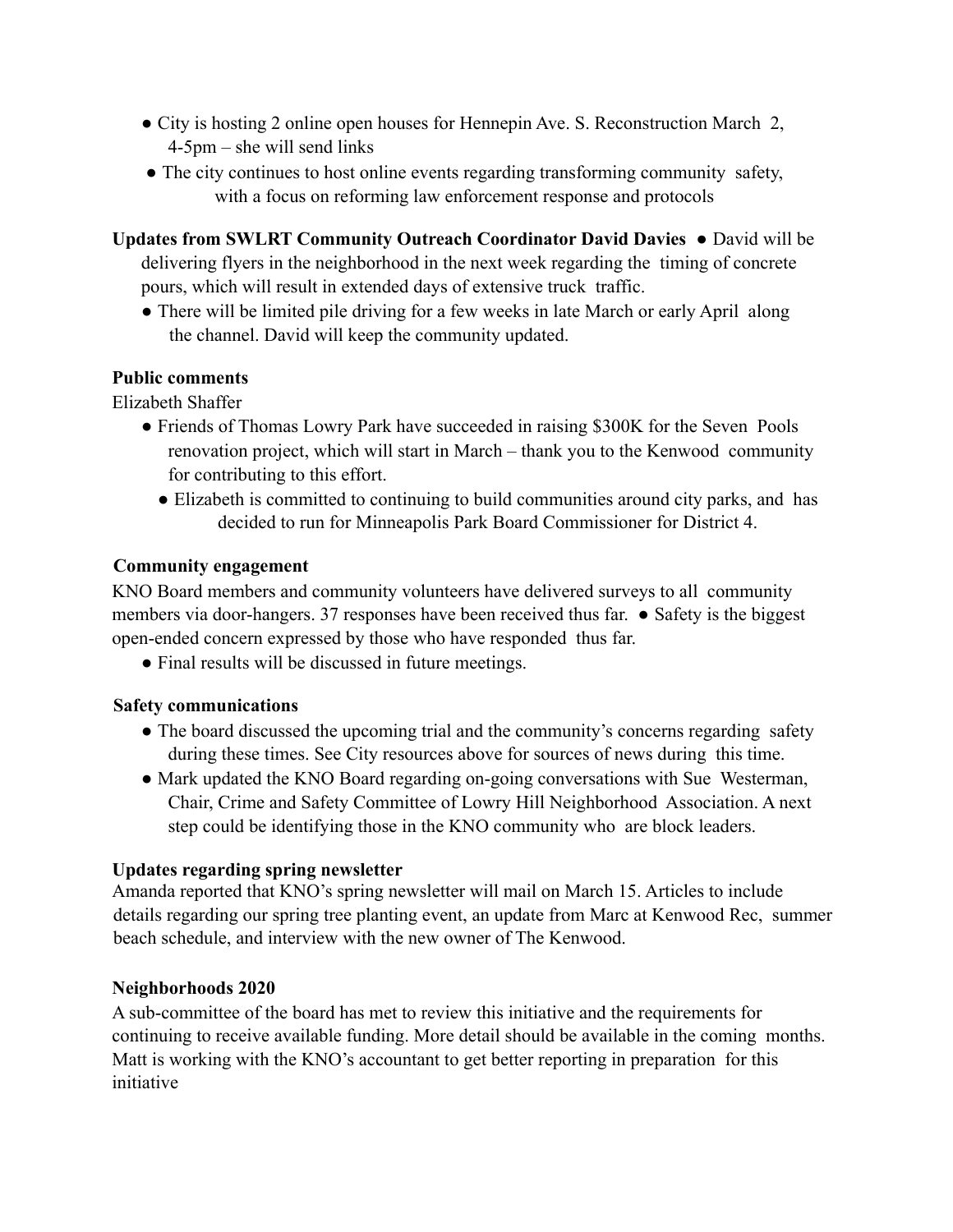# **Adjournment**

Meeting was adjourned at 8:04 pm by Chair Mark Brown. The next general meeting will be at 6:30 p.m. on April 5, 2021, via GoTo Meeting .

Minutes submitted by: Carissa Brown

Approved by: The Executive Committee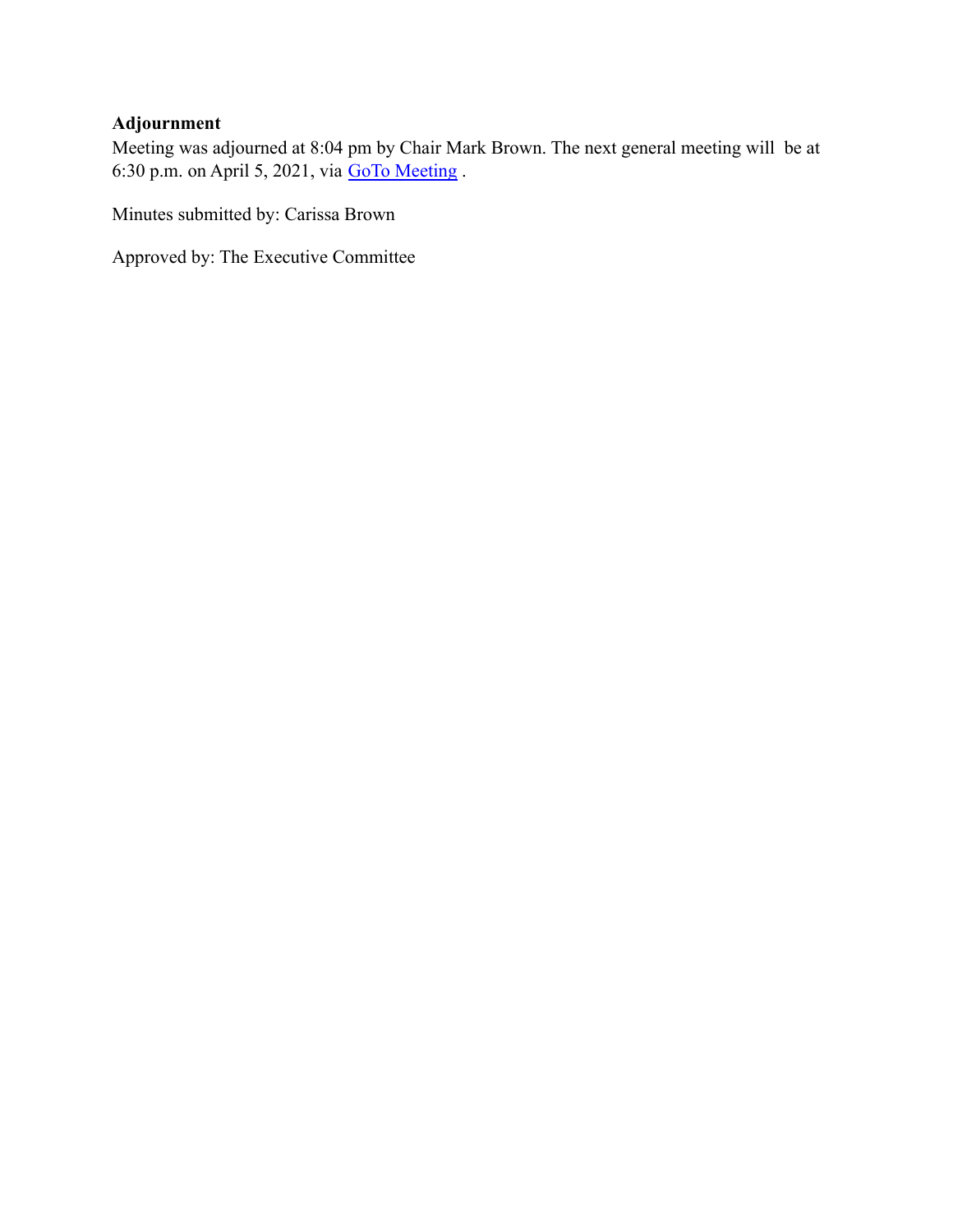# **Kenwood Neighborhood Organization (KNO) Board**

April 5, 2021

## **Opening**

The regular meeting of the Kenwood Neighborhood Organization (KNO) Board was called to order at 6:32 pm on April 5, 2021 by Board Chair Mark Brown. The meeting was held via GoTo Meeting due to COVID-19.

## **Present**

Board Members present: Chair Mark Brown, Vice Chair Jeremy Nichols, Treasurer Matt Spies, Evelyn Turner, Jack Levi, Angie Erdrich, Will Stensrud, and Melinda Platt.

Board Member not present: Kyle Leier

Others present: SWLRT Community Outreach Coordinator David Davies, KNO Communications Coordinator Amanda Vallone, Jim Barnett, Carissa Brown, Larry Matsumoto, Rebecca Hughes, Courtney Kiernat, Amy Morgan, Robyn Bruggeman, Nicholas Kor, Mary Schwanke, Elizabeth Shaffer, Jack Whitehurst

### **Approval of Minutes**

Mark Brown requested a motion to approve the March 1, 2021, meeting minutes. Jeremy Nichols moved to approve the minutes, and Matt Spies seconded. Motion passed.

## **Updates from Council Member Lisa Goodman (provided via email)** ● April Lunch with

Lisa will feature representatives from **Avivo** on Wednesday, April 28, 12-1

● Hennepin South Reconstruction Project: Draft concept designs and comment form will be available for input through April 16 at

http://www2.minneapolismn.gov/cip/futureprojects/HennepinSouth ● City Trees Program allows Minneapolis property owners to buy a tree for \$25. Sign up available through April 16 (first come, first serve basis) at

https://mpls-tree-sale.myshopify.com/ .

- Creating Resilient Yards: \$15 online workshops available at www.bluethumb.org/events , or call 651-699-2426.
- Twin Cities Region Solar Co-op helps homeowners get rooftop solar. Learn more at: www.solarunitedneighbors.org/twincities .
- April 12-16 is Severe Weather Awareness Week. Expect siren testing on Thursday, April 15. Sign up for wireless emergency alerts at https://dps.mn.gov/divisions/hsem/weather-awareness-preparedness/ •

Chauvin Trial Updates: Sign up to receive updates here: https://www.minneapolismn.gov/government/programs-initiatives/trial-support-sa fety/. Business and property owners can call 612-673-2499 with questions about business operations during the trial and general information about regulations and resources.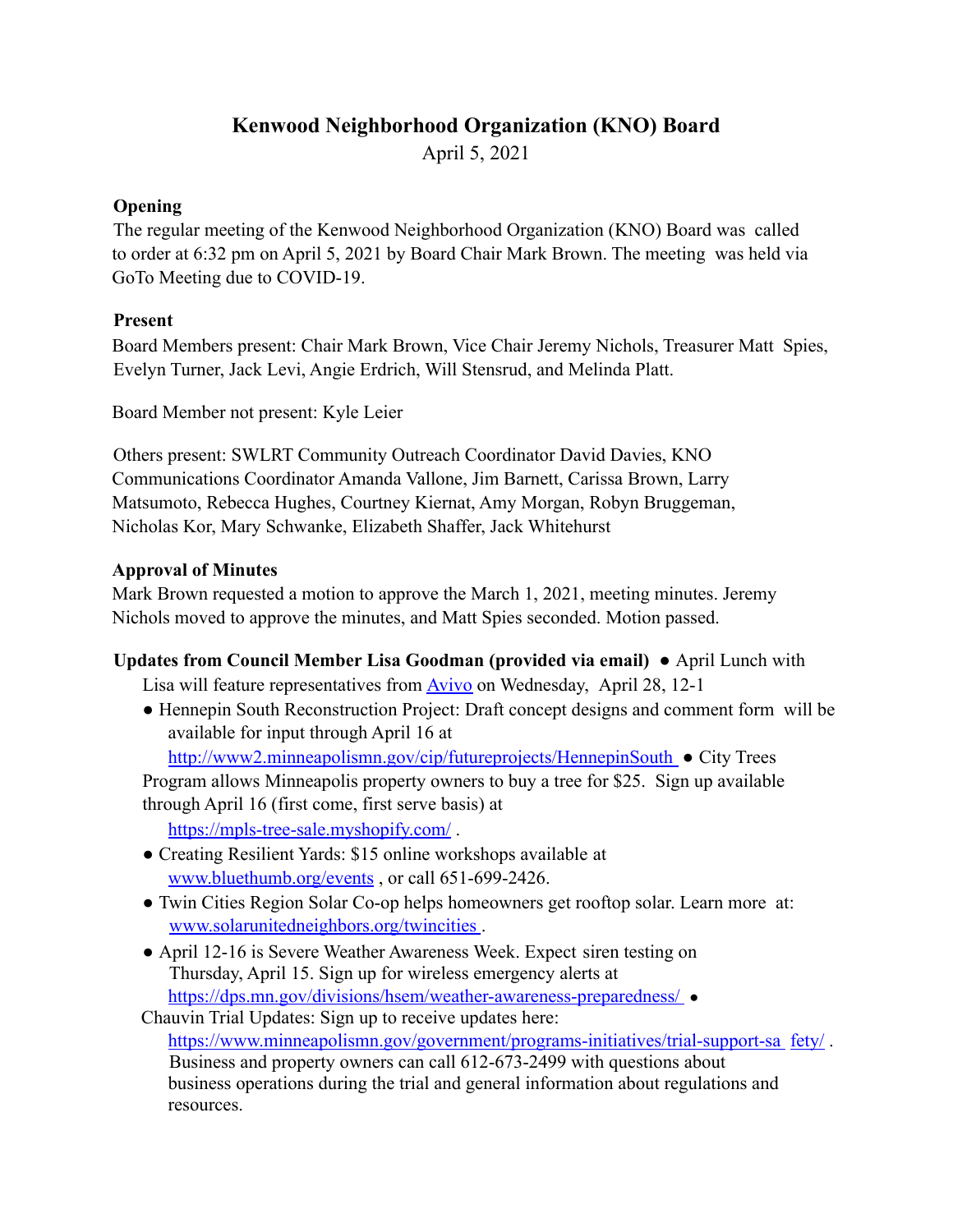• COVID-19 Vaccine Connector: https://mn.gov/covid19/vaccine/connector/index.jsp

#### **Updates from SWLRT Community Outreach Coordinator David Davies ●**

Kenwood-specific updates:

- **o** First concrete pour is complete and went as planned, a second pour will be scheduled in late April or early May
- **o** 7-10 work days of pile driving on the channel will begin this month **●** Impact (in time and money) of recently discovered project delays is still being assessed.

#### **Public comments**

- Jim Barnett asked about the Minneapolis Park Board's plan for potential encampments this summer, and Elizabeth Shaffer shared that she understands that the Park Police should be the first call for concerned residents related to park activities. Details regarding the Park Board's encampment policy is located at https://www.minneapolisparks.org/encampments/
- Courtney Kiernat expressed a desire to think about how our neighborhood can proactively assist our unsheltered neighbors. Board member Will Stensrud encouraged Courtney to join the board and spearhead this working group.

## **Update regarding Franklin Ave. Resurfacing Project, Amy Morgan, Larry Matsumoto, Public Works Transportation Planning**

- Resurfacing of Franklin Ave. between Penn / Oliver and Hennepin: Funding to be split between assessments and city bonds. Formal public meeting for impacted residents is scheduled for June 9.
- Safety upgrades: The goal is to improve safety and predictability for all modes of transportation while maintaining parking. The project will reduce lane width to allow for a dedicated bike lane where possible.

#### **Update from Jack Whitehurst, Neighborhood Community Relations (NCR)** ●

Neighborhoods 2020 program roll-out will likely be delayed until January 1, 2022, and NCR will provide organizations with templates for the documents and policies required for participation in the program.

#### **Community Engagement, Events, and Activities**

● Angie and Melinda reported on their work with the Cedar Lake Park Association and Southwest High School students to schedule plantings of trees, bushes, native flowers, and

ferns at East Cedar on May 12 and May 19. Angie requested that KNO support this project financially with purchase of gardening tools. The Board committed to contributing a portion of its landscaping budget to this project. ● Will reported that May 1 will be East Cedar Lake Beach clean-up day, which he will publicize soon. Additional programming will be scheduled as the board begins a permitting process.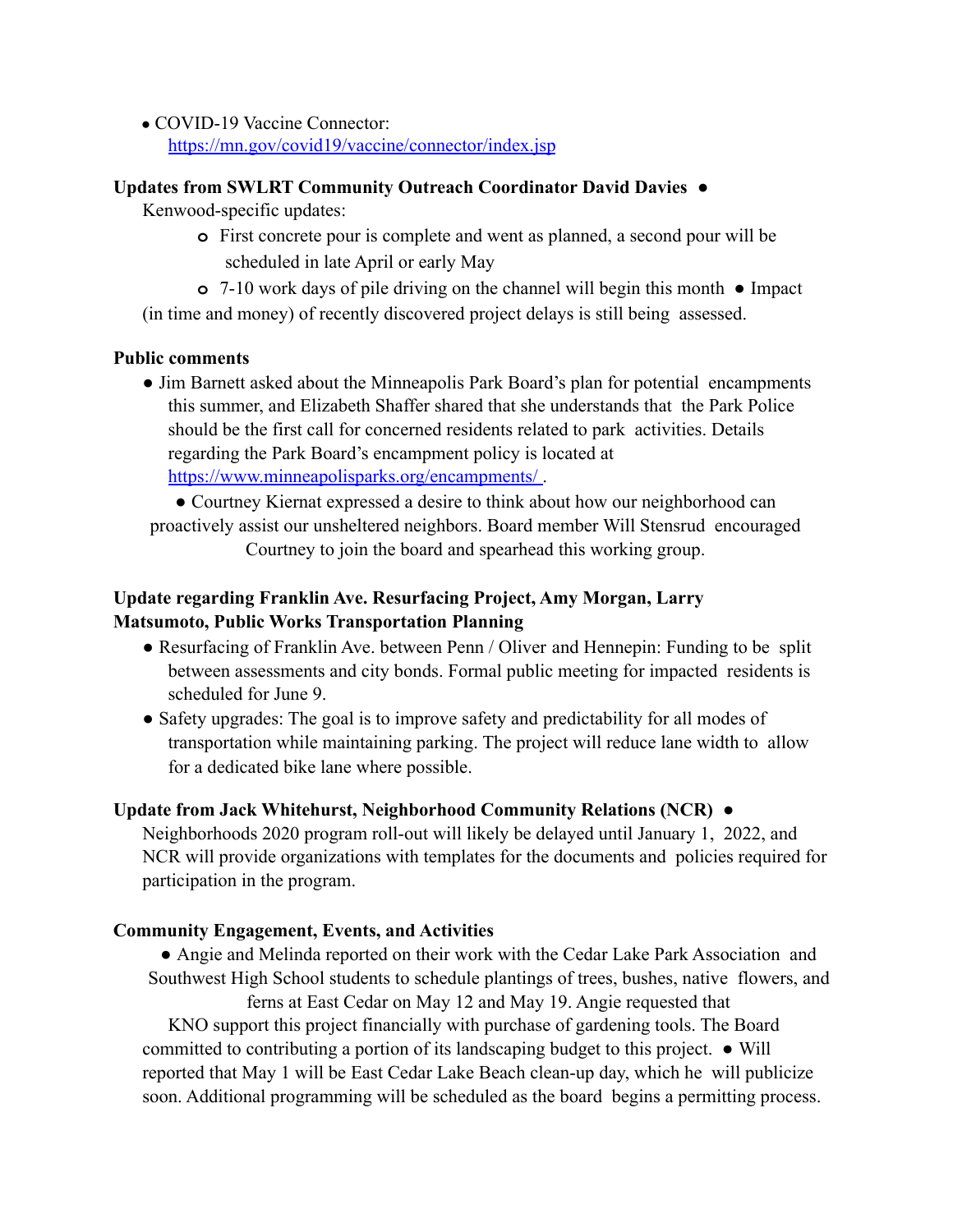- Matt Spies proposed moving our annual meeting to the fall to align with budgeting (and this year, would allow for in-person annual meeting). The board agreed to assemble a small group to plan the annual meeting and discuss further.
- Mark reported that the board has received only 65 responses to its community survey. Amanda will initiate further publicity.
- KNO Communications Coordinator Amanda Vallone reported the following to the board:
	- o The April KNO news email will go out to residents this week.
	- o The 2 nd Annual Kenwood Art Rocks project (partnership with Kenwood School) is scheduled for May 22-31

Meeting was adjourned at 8:30 pm by Chair Mark Brown. The next general meeting will be at 6:30 p.m. on May 3, 2021, via GoTo Meeting .

Minutes submitted by: Carissa Brown

Approved by: The Executive Committee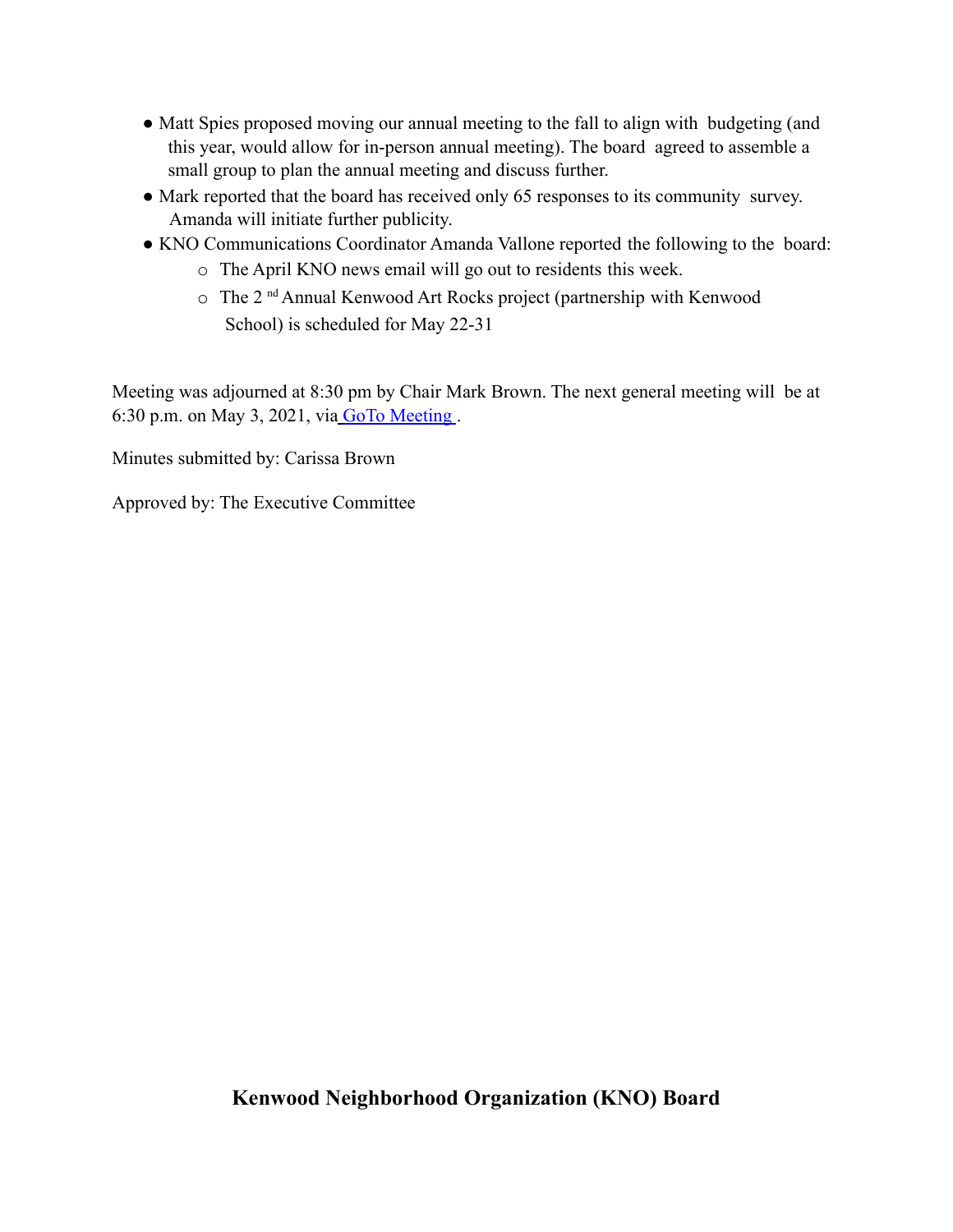## May 3, 2021

### **Opening**

The Annual Meeting of the Kenwood Neighborhood Organization (KNO) Board was called to order at 6:32 pm on May 3, 2021 by Board Chair Mark Brown. The meeting was held via GoTo Meeting due to COVID-19.

### **Present**

Board Members present: Chair Mark Brown, Vice Chair Jeremy Nichols, Treasurer Matt Spies, Evelyn Turner, Jack Levi, Angie Erdrich, Will Stensrud, and Melinda Platt.

Board Member not present: Kyle Leier

Others present: Council Member Lisa Goodman, SWLRT Community Outreach Coordinator David Davies, KNO Communications Coordinator Amanda Valone, Jim Barnett, Carissa Brown, Ron Lotz, Courtney Kiernat, Klaus Kohlmayr, Colette Storme

### **Approval of Minutes**

Mark Brown requested a motion to approve the April 5, 2021, meeting minutes. Jeremy Nichols moved to approve the minutes, and Matt Spies seconded. Motion passed.

### **Updates from Council Member Lisa Goodman**

● Wednesday, May 26, 12-1pm: Lunch (via Zoom) with Lisa will feature Mary Altman, Public Arts Administrator

● Street sweeping is happening now. Most of the side streets are completed, Kenwood Parkway, Lake of the Isles Parkway, and Franklin coming up. ● All community members are invited to join the Minneapolis Office of Violence Prevention in a learning lab on transforming community safety at 3 p.m. Thursday, May 6. Interested community members can register here.  $\bullet$  Twenty Farmer's Markets will be opening for the 2021 season, with COVID safety measures in place. An interactive map and details regarding individual Farmer's Markets can be found here.

- Minneapolis Aquatennial is back this year. Details regarding the July 21-25 are here.
	- Under the city's emergency rent and utility assistance, owners and renters can apply for up to 16 months of assistance. Dial 211 for more information.
- **Updates from SWLRT Community Outreach Coordinator David Davies ●** This will be a quiet month in Kenwood: There is a break in concrete pours, and high vibration activity should be limited going forward. Light work will continue at  $21<sup>st</sup>$  St.

**Updates from KNO Communications Coordinator Amanda Valone,** ● CIDNA has asked whether KNO wishes to partner on a neighborhood garage sale. Those interested in participating or leading the charge should contact Amanda. ● We will do a July ad in the Hill and Lake Press advertising late summer events. ● Last week, Kenwood Kids created May Day baskets for Jones-Harrison residents. ● KNO will advertise in the Hill and Lake Press in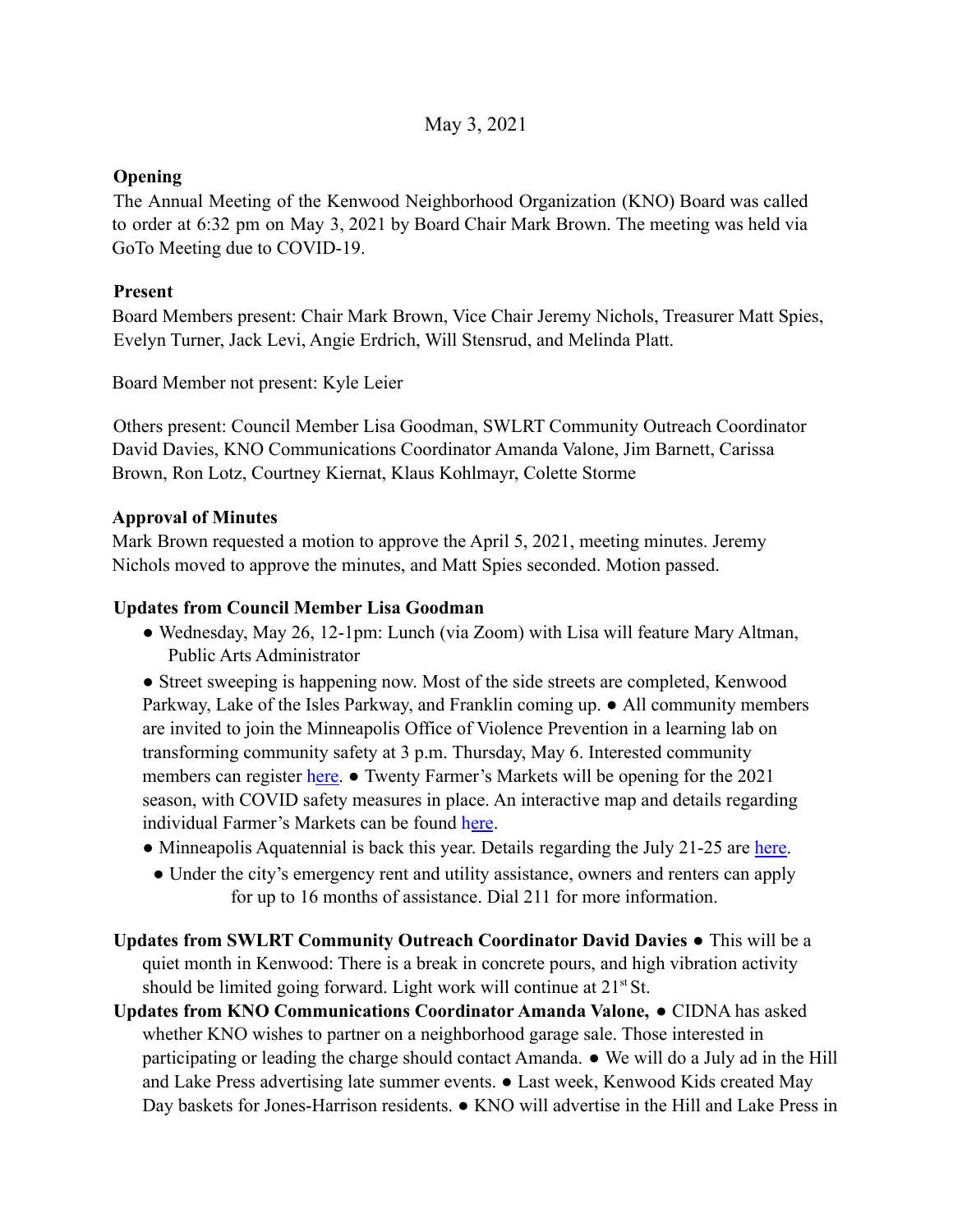July for late summer events. The next KNO Newsletter will come out mid-June.

● May Day baskets created by Kenwood kids last week for Jones-Harrison ● The ARTrageous Youth Park Planning engagement series started last Thursday for kids age 10-17. Upcoming events start at ARTrageous Adventures:

- o Thursday, May 13, 6-7:30pm: Walk to East Cedar Lake Beach, and improv workshop with Hale & Anthony from Graceful Monsters
- o Saturday, May 15, 2:30-4:30pm: Burnham Woods Clean-up and Creative Writing / Painting Workshop
- o Thursday, May 20, 6-7:30pm: East Cedar Lake Beach Creative Movement Workshop

## **East Cedar Lake Beach updates from Will Stensrud**

- $\bullet$  There was a successful beach clean-up last Saturday thank you to the neighbors who helped out!
- Will and his team of volunteers will continue morning clean-up at the beach beginning Memorial Day weekend.
- Benches and Adirondack chairs will be returning to the beach this year, along with beach chairs for kids.
- Upcoming events

o Art Rocks: Paint kits went out to Kenwood students last week, installation will be on display near East Cedar Lake Beach from May 22-May 31. o Hidden Acoustics events will begin starting in June.

- o Yoga at the Beach will be Thursdays at 7pm at East Cedar Lake Beach, with a possible expansion to Friday afternoon.
- o More details to come regarding possible family events late summer. Angie Erdrich reminded the board of plans to partner with Cedar Lake Park Association and Southwest High School students to plan trees, bushes, native flowers, and ferns at East Cedar Lake Beach on May 12 and May 19.

## **Kenwood Neighborhood Survey from KNO Board Chair Mark Brown** ●

Summary Presentation to the Community

- Response to date: 101 responses, 65 with comments
- Key concerns identified by the survey:
	- o Crime and Safety is the top concern
	- o Park Maintenance and preserving natural resources
	- o Light-rail Impact
	- o Desire for community togetherness and unity
- Continued work to determine priorities for the coming year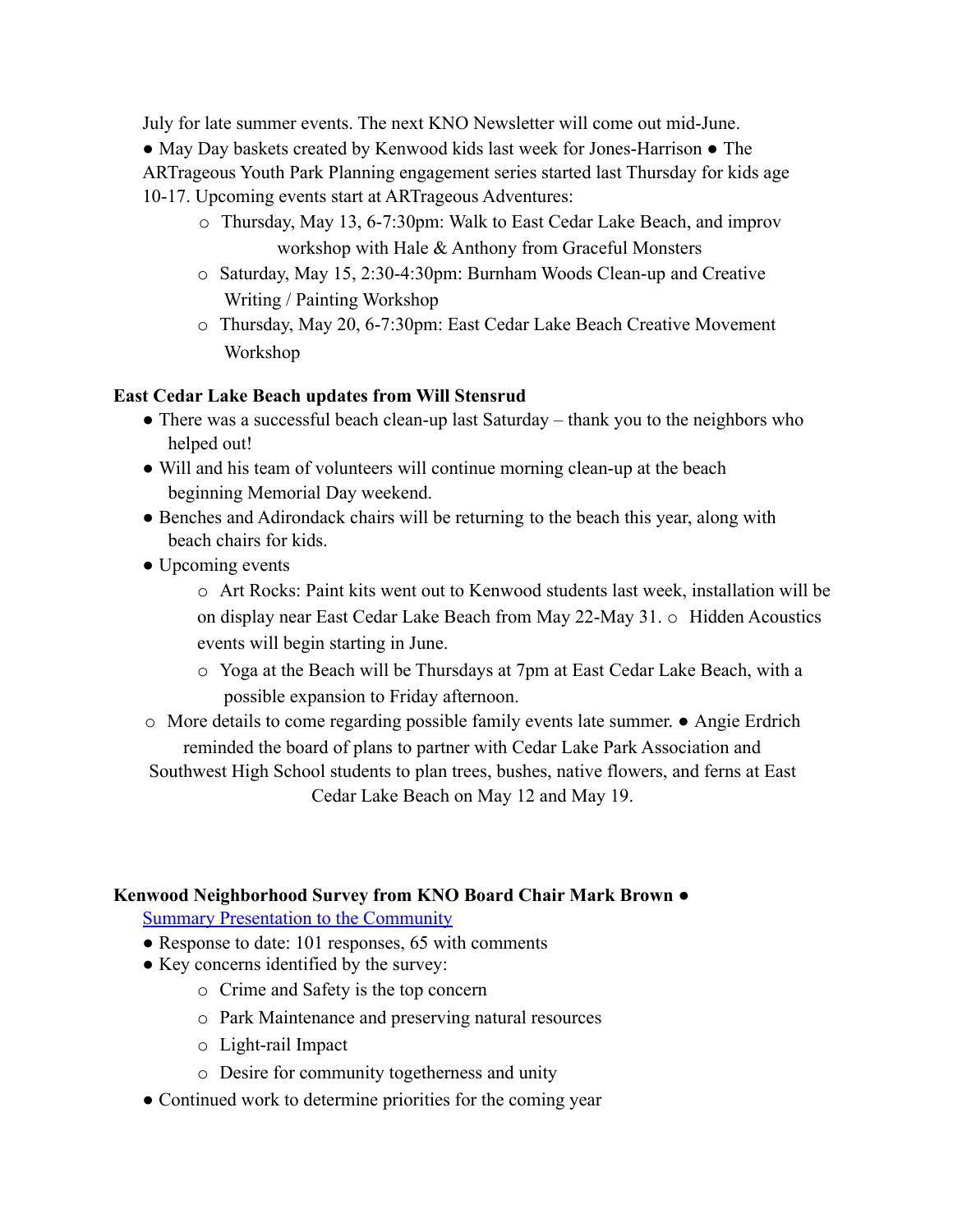### **Election of 2021-2022 KNO Board Members**

- The community voted to fix the number of board members to 18 (Will made the motion, Jeremy second, and the membership voted in favor. The Board will have the discretion to fill vacant positions not filled at this meeting
- Slate for 2021-2022:
	- o Mark Brown
	- o Jeremy Nichols
	- o Matt Spies
	- o Evelyn Turner
	- o Jack Levi
	- o Angie Erdrich
	- o Will Stensrud
	- o Melinda Platt
	- o Kyle Leier
	- o Jim Barnett
	- o Courtney Kiernat
	- o Lana Baggenstos
- The Board will elect officers at next month's meeting

Meeting was adjourned at 8:30 pm by Chair Mark Brown. The next general meeting will be at 6:30 p.m. on June 7, 2021, via GoTo Meeting.

Minutes submitted by: Carissa Brown

Approved by: The Executive Committee

**Kenwood Neighborhood Organization (KNO) Meeting Minutes** June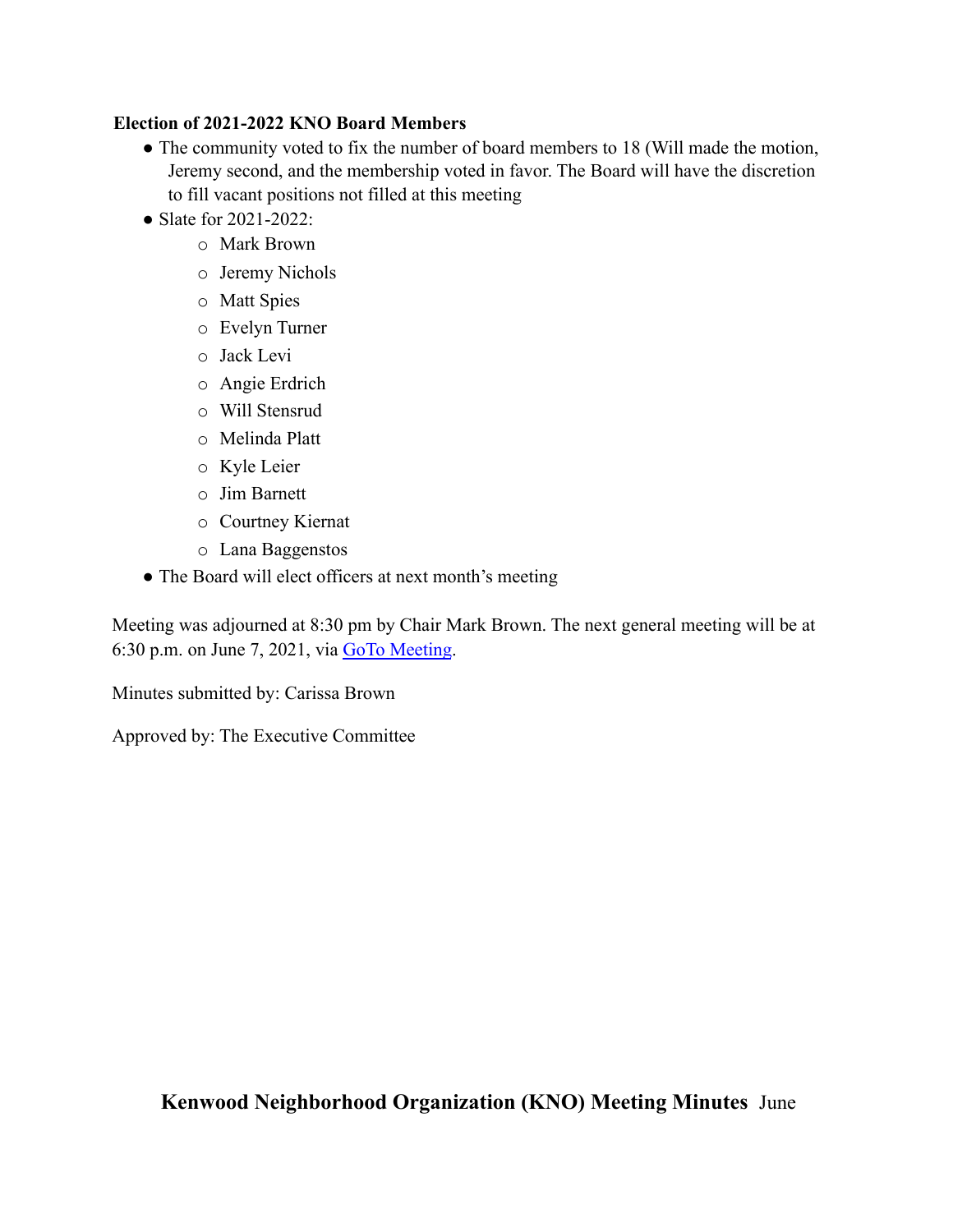### **Opening**

The regular meeting of the Kenwood Neighborhood Organization (KNO) Meeting Minutes was called to order at 6:30 pm on June 7, 2021 by Board Chair Mark Brown. The meeting was held via GoTo Meeting due to COVID-19.

### **Present**

Board Members present: Chair Mark Brown, Vice Chair Jeremy Nichols, Treasurer Matt Spies, Evelyn Turner, Jack Levi, Melinda Platt, Jim Barnett, Will Stensrud, Angie Erdrich, Lana Baggenstos

Board Members not present: Courtney Kiernat, Kyle Leier

Others present: Council Member Lisa Goodman, SWLRT Community Outreach Coordinator David Davies, Marc Holtey, Robin and Jack Conn, Elizabeth Shaffer, Jim DeBilzan, Jonathan Heathcote, David Schaenzer, Carissa Brown

#### **Approval of Minutes**

Mark Brown requested a motion to approve the May 3, 2021, meeting minutes. Jim Barnett moved to approve the minutes, and Matt Spies seconded. Motion passed.

#### **Updates from Council Member Lisa Goodman**

∙ The next Lunch with Lisa is Wednesday, June 30, with Senator Scott Dibble and Rep

Frank Hornstein. Lisa Goodman's office is planning a Lunch with Lisa tour of the new Minneapolis Public Service Center building in July or August.

∙ Mask mandate has been lifted by the mayor – nearly 80% of all Minneapolis residents

15+ have been vaccinated. Vaccination clinics continue, and those who have not been vaccinated are encouraged to continue wearing masks.

∙ Under the city's emergency rent and utility assistance, owners and renters can apply for

up to 16 months of assistance. Dial 211 for more information. ∙ Redistricting Advisory

Committee – if an interest in serving apply by July 24 online at the Charter Commission's Web site.

#### Updates from SWLRT Community Outreach Coordinator David Davies • 21<sup>st</sup> St.

Crossing: David is working on response to road surfacing and dust concerns – he appreciates the feedback.

∙ Concrete pours occurring tomorrow, and David will notify the community this evening.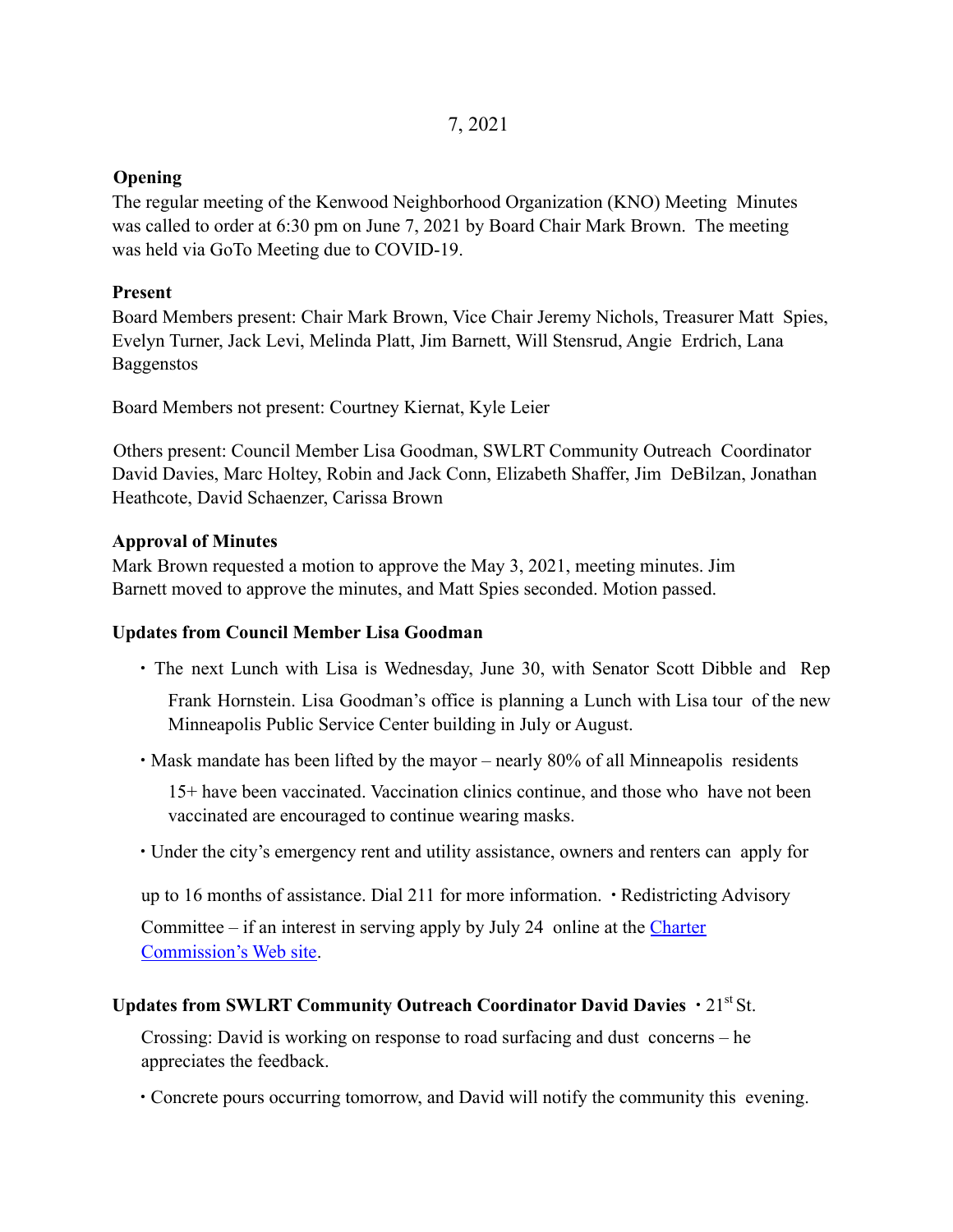∙ Cedar Isles Dean / Tunnel area: To keep this moving, they will begin hauling materials through Sunset Blvd off France due to space and timing constraints. This will allow the project to keep making progress on the tunnel.

#### **Public Comments**

∙ Park Board Updates from Elizabeth Schaffer and Will Stensrud: There are workforce

shortages among mowers, lifeguards and maintenance assistance. ∙ Will Stensrud

responded to a question regarding Park Police presence at E Cedar Lake Beach. They have a daily presence schedule on the beach from late afternoon through the evening. Lieutenant Noble has assumed that KNO dollars will not be used on additional patrol presence this summer. Will plans to initiate further discussion via email.

#### **KNO Officer Nominations and Election**

The following individuals were nominated and elected to the following officer positions: •

Chair: Mark Brown

- ∙ Vice-Chair: Jim Barnett
- ∙ Treasurer: Jeremy Nichols
- ∙ Secretary: Matt Spies

#### **Treasurer Update and Annual Report Review, Matt Spies**

Annual report of Fiscal Year ending May 31, 2021

- ∙ Net Operating income for 2020: \$884, Primary source of income is grant from the city just over \$22,000)
	- o There is a donate feature on our Web site that links to PayPal, and the executive team will work to make that more prominent.
	- o Administrative cost is large part of the budget, which will increase based upon administrative requirements imposed by the city
	- ∙ Current surplus in excess of \$37,000. In addition, there is \$35,000 from the City of

Minneapolis that has not been spent. Those dollars will sunset if we do not spend them before the launch of Neighborhoods 2020. The board has previously discussed using a community grant-making program to use these funds.

∙ Jeremy and Matt will present a preliminary budget at next month's meeting and the board will approve the Annual Report and Budget after reviewing and discussing both together.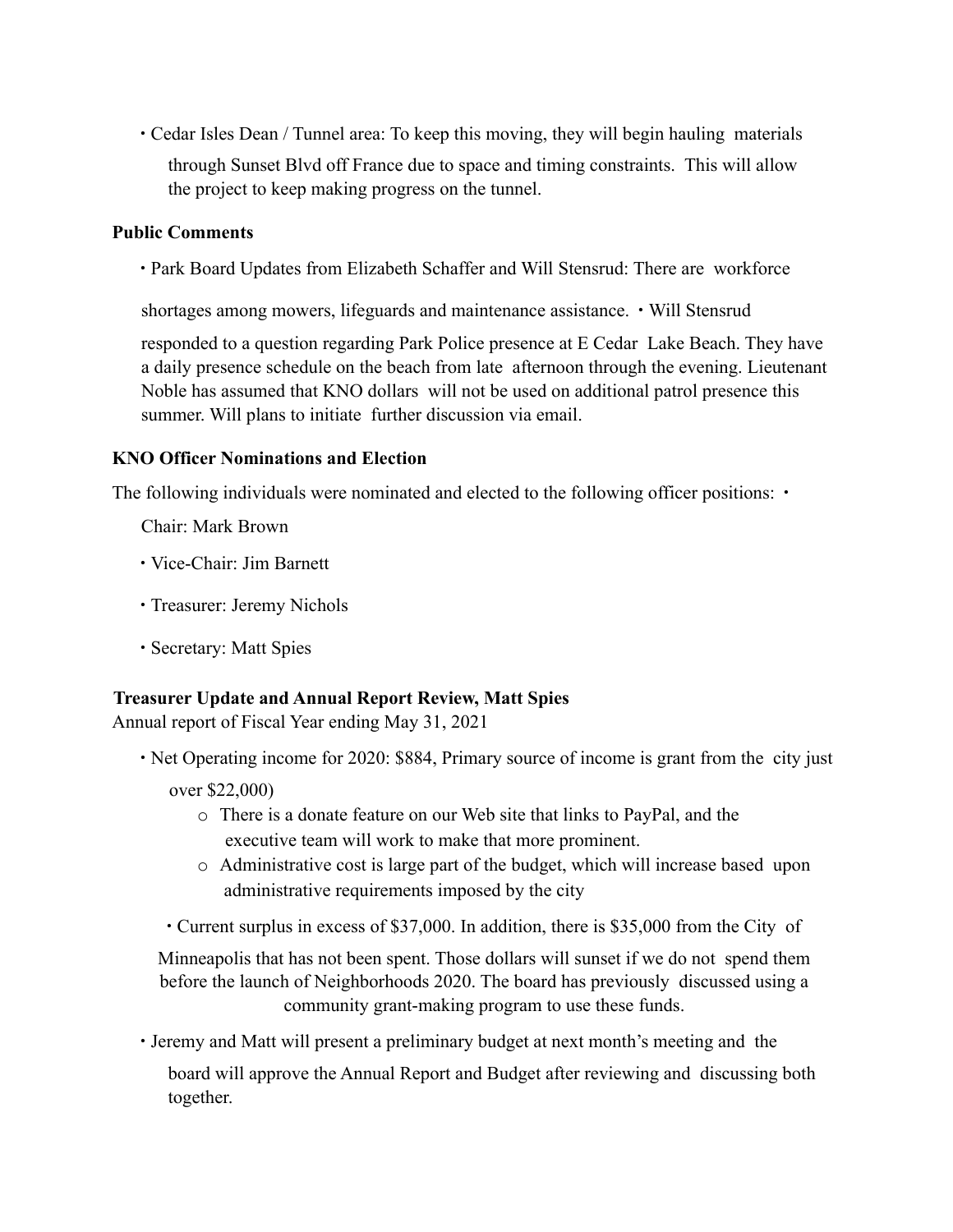#### **Activities and Engagement Updates**

Coordinator updates, from Amanda Vallone

- ∙ Amanda has purchased Kenwood coffee mugs for use as thank you gifts for donations
- ∙ Please send summer newsletter content ideas to Amanda by June 11

East Cedar Lake Beach 2021 Events and Engagement, Will Stensrud ∙

Summer events at the Beach:

- o Yoga at the Beach: Thursday evenings and Friday afternoons
- o Hidden Acoustics Series: Can be done with fewer restrictions
- o Lieutenant Noble is interested in doing a grilling event at the beach again this year. Currently looking at Saturday, July 10.

∙ Longer-term: Thinking about how we support sustainable growth at the beach, especially

as the SWLRT opens. The board discussed establishing a separate East Cedar Lake Beach sub-committee on this topic.

### **Community Music Event Concept, Jim Barnett**

Jim proposed an outdoor music event for Summer 2022 that brings various religious organizations from across the community to perform with a goal of community-building. Jim will pull together a committee of board members to address some initial questions and concerns, including:

∙ Can we use this as an opportunity to reciprocate and attend events in North

Minneapolis?

∙ What will the full cost of this event be? And to what extent can city money be used?

∙ How do we ensure that there is a diversity of groups and religions represented?

#### **Adjournment**

Meeting was adjourned at 8:45 pm by Chair Mark Brown. The next general meeting will be at 6:30 p.m. on July 12, 2021, via  $GoTo Meeting$ .

Minutes submitted by: Carissa Brown

Approved by: The Executive Committee

**KNO Board Meeting Minutes**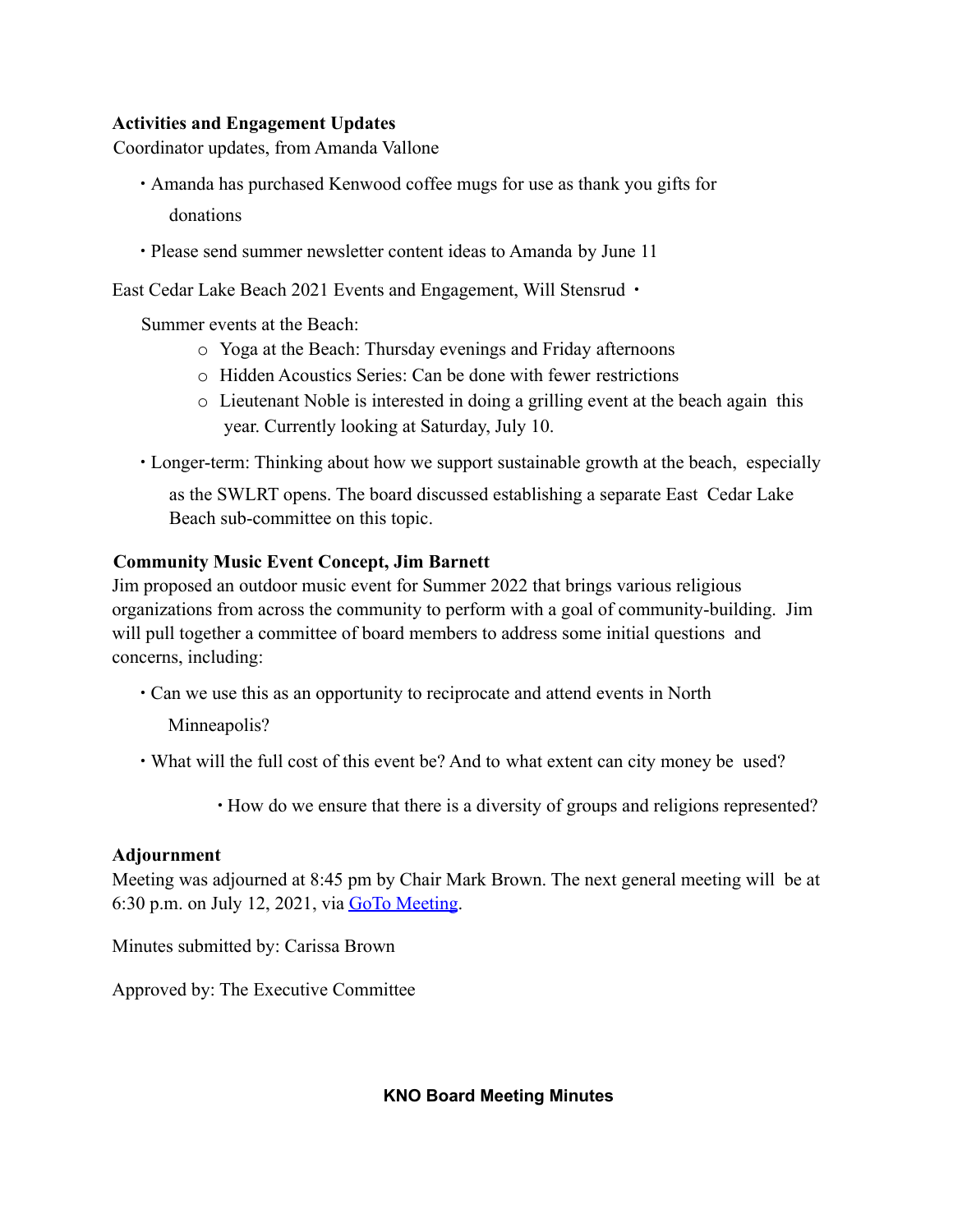#### July 12, 2021 @ 6:30pm CST Online Meeting

**Present**: Mark Brown (Chair), Jeremy (Treasurer), Matt Spies (Secretary), Jim Barnett (Vice Chair), Will Stensrud, Courtney Kiernat, Evelyn Turner, Kyle Leir, Melinda Platt

**Absent**: Jack Levi, Angie Erdrich, Lana Baggenstos

**Guests**: Lisa Goodman (City of Minneapolis), David Davies (Southwest Light Rail Project Office), Marc Hotley (Minneapolis Park Board), Amanda Vallone (Artrageous)

#### **1. Approval of June 2021 meeting minutes.**

a. All in favor.

#### **2. Update from City Council member Lisa Goodman**

- a. Lunch with Lisa
	- i. July 28 "field trip" (in person) of New Public Service Center
	- ii. Up to 50 people
- b. American Rescue Funding update/overview
	- i. Required to fund projects ready to go
	- ii. \$90mm allocated…
- c. Extended emergency regulations
	- i. Benefits small businesses given the removal of state emergencies ii. Extended through fall 2021
- d. Theft and Property Damage Reporting
	- i. Report 8am 5:30pm to 311
	- ii. Live crime still reported to 911
- e. Crime Prevention Specialist Update
	- i. Moved from police to Neighborhood Communication Relations
	- ii. No change in Kenwood Crime Prevention Specialist

#### **3. Southwest LRT Update from David Davies**

- a. Drilling activity upcoming
- b. Tunnel excavation has been slow
- c. Bike trail north to river dependent on Glenwood Bridge being
- d. finished

#### **4. Kenwood Rec Center Update from Marc Holtey**

- a. Rec Plus program running this summer
- b. Other various programs
- c. Rentals and park use steady
- d. Discussion of amplification of music at Hidden Beach.
	- i. It is OK within limits, must be over by 10pm

ii. Will is working with musicians and park board to find the right iii. solution

#### 5. **Public Comment Period**

- a. No public comments
- **6. Discussion Garbage Bags at Hidden Beach**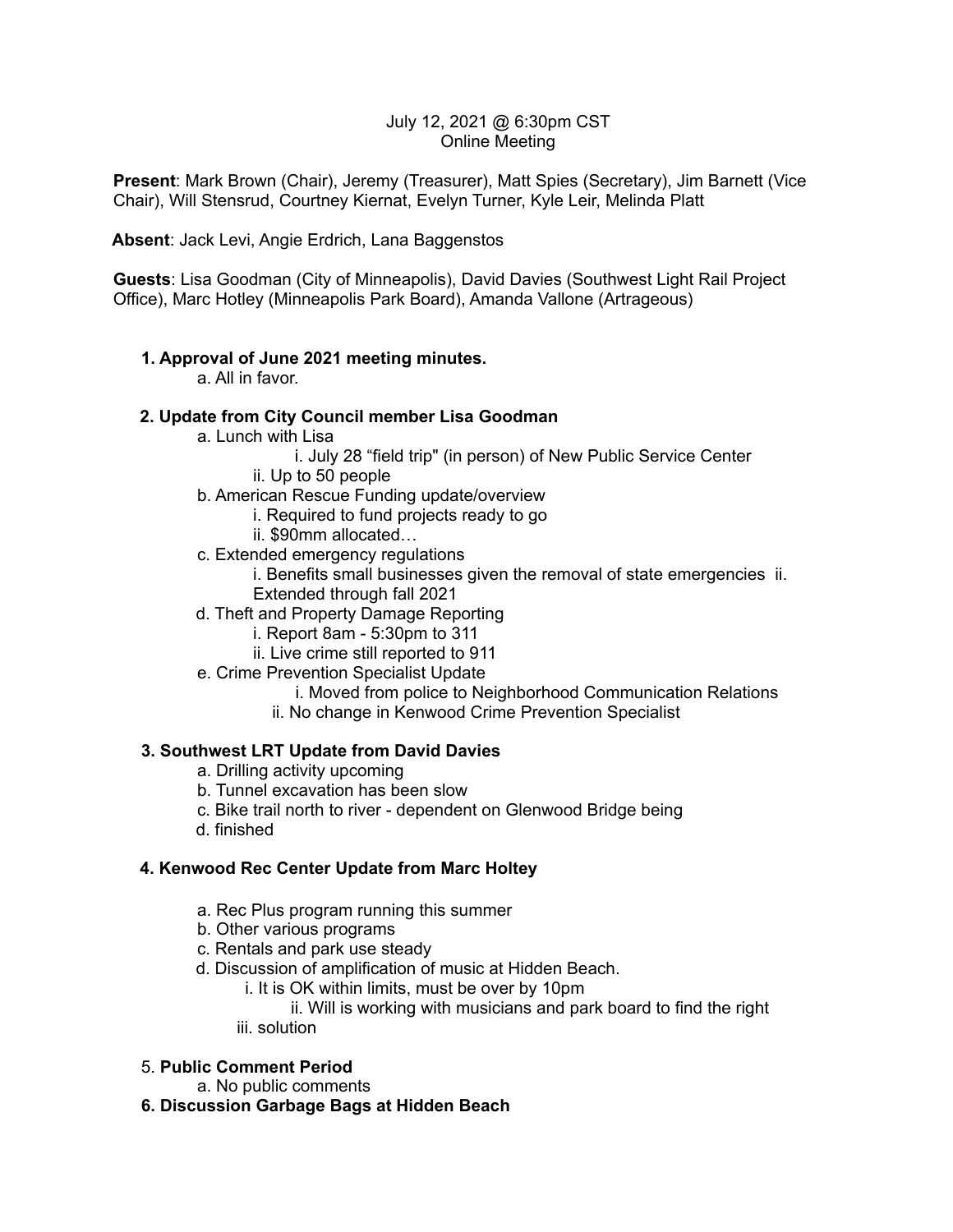a. Discussion around adding trash bags or receptacles for trash b. Will will look into a box to store supplies down by the lifeguard c. This will be considered as part of budget process

#### **7. KNO Fiscal Year 2021/2022 Budget Discussion**

- a. Discussion of priorities and historical spending
- b. Reviewed 2021/2022 budget to actuals

#### **8. Kenwood Music Event**

- a. Discussion around proposed music event in Kenwood Park for some time in September
- b. Deferred action until next board meeting

#### **9. Miscellaneous**

- a. Proposal to meet in August to discuss pending business meeting to be scheduled
- b. Proposal to review and approve next twelve month meeting dates c.

at the next meeting - hold until next meeting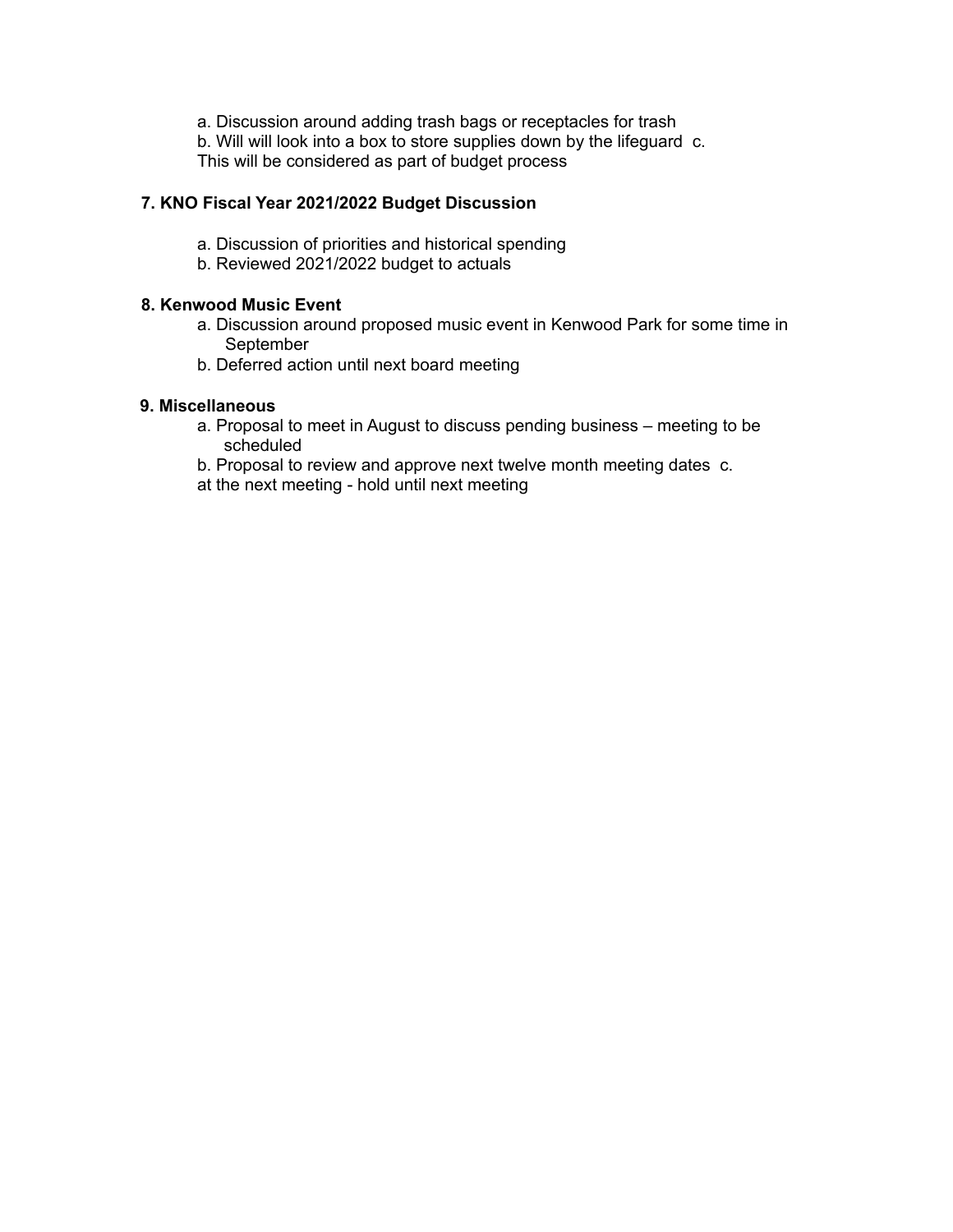August 2, 2021

Online Meeting

**Present**: Mark Brown (Chair), Jim Barnett (Vice Chair), Jeremy Nichols (Treasurer), Matt Spies (Secretary), Will Stensrud, Evelyn Turner, Melinda Platt

**Absent**: Jack Levi, Angie Erdrich, Kyle Leir

**Guests**: Amanda Vallone (Artrageous)

- 1. **Approval of July Meeting Minutes.** Motion made by Mark Brown to approve July Meeting Minutes, favor by all.
- **2. Approval of Annual Management Report.** Motion made by Jeremy Nichols to approve the Annual Management Report, seconded by Jim Barnett, motion passed.
- **3. Annual Attorney General Report.** Motion made by Jeremy Nichols to approve the Annual Attorney General Report, seconded by Matt Spies, motion passed.
- 4. **Social Media / Outreach Update.** 318 neighbors on email distribution list. The percentage of emails opened is around 45%. Please send Amanda ideas for articles for the fall newsletter.
- **5. Hidden Beach Update.** Discussion of additional activities at Hidden Beach. Motion made by Mark Brown to approve \$250 to be used for food and beverage at additional Hidden Beach activities summer of 2021. Funds will come from general funds. Motioned seconded by Matthew Spies. Motion passed.
- **6. Fiscal Year 2021/2022 Budget Discussion and Approval.** Motion made by Matt Spies to approve the budget attached to these minutes. Motioned seconded by Mark Brown. Motion passed.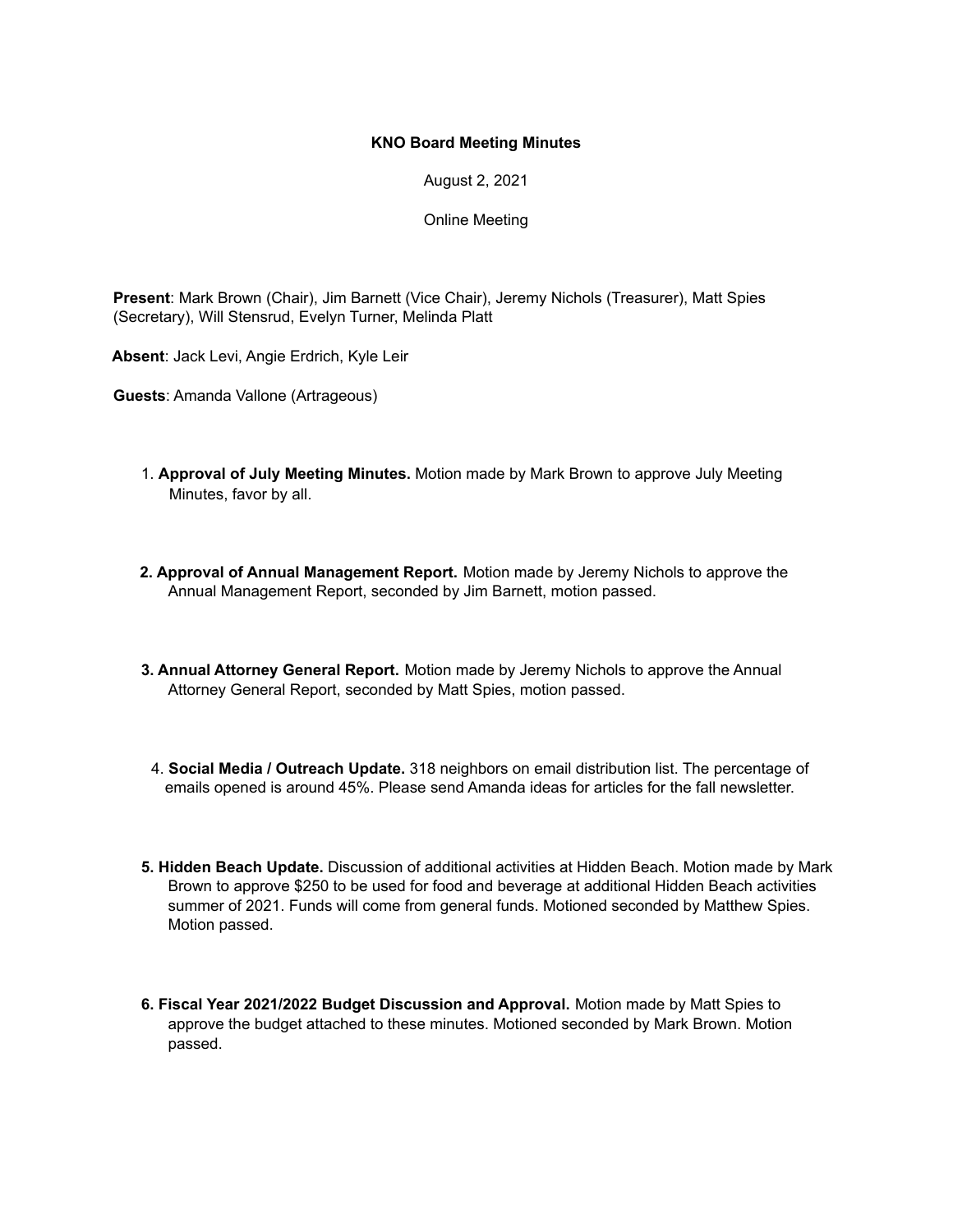# **Kenwood Neighborhood Organization Budget Overview: FY2022 - FY22 P&L**

**June 2021 - May 2022 Unallocated Surplus Net**

APPROVED

KNO 2021-22 Budget

Income

4000 Contract & Grant Income

4010 Minneapolis NRP 8,966 4020 Minneapolis CPP 21,018 4030 Minneapolis

N2020 9,871 4050 Park Police Escrow Grant

4060 Hennepin Co. (via Metro Blooms)

4090 Other (CPP Reserve) 21,031 Total 4000 Contract & Grant Income \$ 60,885 4100

**Donations** 

4110 Individual 1,000 4120 Corporate

Total 4100 Donations \$ 1,000 4200 Program, Project & Event Income

4210 Ice Cream Social

4220 Garage Sale

Total 4200 Program, Project & Event Income \$ - 4300 Item Sales

4350 Newsletter Income

4400 Interest & Dividends 50 4500 Fundraising Revenue

4600 In Kind Contributions

4700 Miscellaneous Income

4750 Uncategorized Income

4850 Services

Total Income \$ 61,935

Expenses

5200 Contract Staff

5210 Admin & Communications 7,500 5240 Accounting/Bookkeeping 2,500 5250

Other Contractors 1,000

Total 5200 Contract Staff \$ 11,000 5300 Professional Development

5500 Office & Operations

5510 Rents & Leases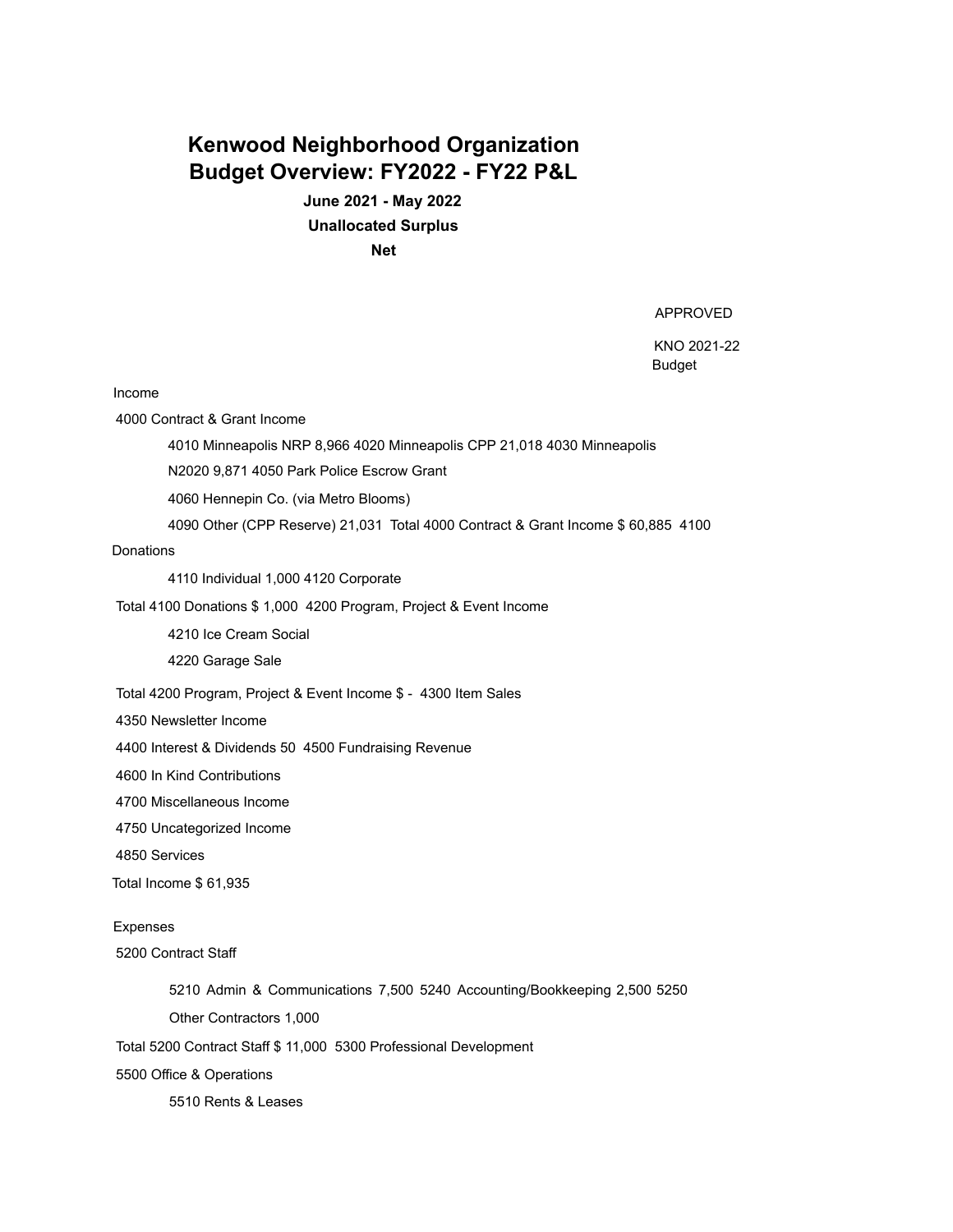5520 Utilities, Telecom 5530 Furniture & Fixtures 5540 Equipment 1,500 5550 Office Supplies & Materials 5590 Misc Total 5500 Office & Operations \$ 1,500 5600 Finance & Insurance 5610 Bank & Service Fees 150 5650 PayPal Fees 5670 Insurance 1,100 Total 5600 Finance & Insurance \$ 1,250 5700 General & Admin 5710 Printing, Postage, Publishing 500 5720 Internet & Web Service Fees 200 5730 Filing Fees & Permits 100 5740 PO Box 200 Total 5700 General & Admin \$ 1,000 6000 Programs, Projects, Events 6100 Newsletters & Flyers 4,000 6200 Hill and Lake Press 2,000 6300 Hidden Beach 6310 Park Police (Priority 3) 2,500 6320 Hidden Beach General 9,000 Total 6300 Hidden Beach \$ 11,500 6410 Annual Meeting 750 6420 Rock Kenwood 6430 Thrill Kenwood 1,000 6440 Ice Skating Party 100 6450 Kenwood Community Building Park Music Day 10,000 6600 Educational & Social Programming (Priority 4) 6610 Kenwood Community School 3,500 6620 Kenwood Rec Center 3,500 6630 Local Businesses 3,500 Total 6600 Educational & Social Programming (Priority 4) \$ 10,500 6700 SWLRT (Priority 1) 2,000 6800 Environmental Landscaping & Gardens (Priority 2) 10,000 6825 Safety (Priority) 4,000 6850 Other Miscellaneous Service Cost (deleted) 6900 Other Programs, Projects, Events 285 Total 6000 Programs, Projects, Events \$ 46,135 7000 Community Investment Projects 7100 Misc Small Projects 7200 Large Projects Total 7000 Community Investment Projects \$ - 8000 Fundraising Expenses 9000 Other Miscellaneous Expense 9800 Bad Debt & Lost Funds 9900 Uncategorized Expense

Total 9000 Other Miscellaneous Expense \$ - Uncategorized Expense

Total Expenses \$ 60,885 Net Income \$ 1,050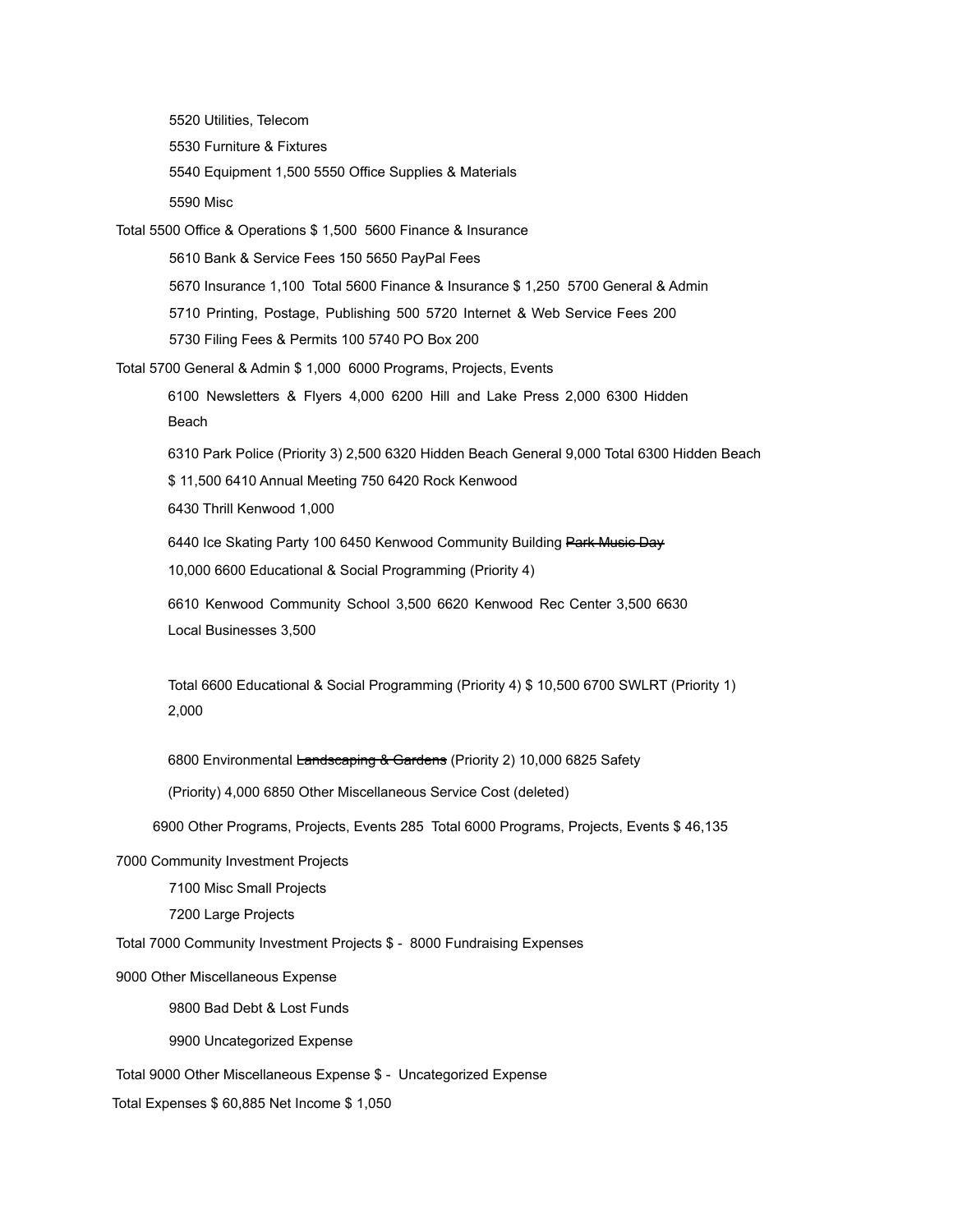Sep 13, 2021 Online Meeting

**Present**: Mark Brown (Chair), Jim Barnett (Vice Chair), Jeremy Nichols (Treasurer), Matt Spies (Secretary), Will Stensrud, Evelyn Turner, Melinda Platt, Jack Levi, Jack Levi

**Absent: Angie Erdrich, Lana Baggentos** 

**Guests**: Amanda Vallone (Artrageous), Lisa Goodman (City of Minneapolis), Jono Cowgil (Minneapolis Park and Recreation Board), David Davies (Southwest LIght Rail Project Office)

**Approval of July Meeting Minutes.** Motion made by Courney Kiernat to approve August Meeting Minutes, motioned passed.

**City of Minneapolis Councilmember Lisa Goodman Update**: The next Lunch with Lisa on Sep 29 from 12pm to 1pm. The focus is on the charter amendment process. Minneapolis police chief will be speaking at the October Lunch with Lisa. Visit Ready.gov/plan for information on planning for emergencies. Early voting starts soon. Redistricting process is underway, but will likely not have an impact to Kenwood. The city is providing free gloves and graffiti removal solutions to help clean up the city. City is surveying residents on ways to spend \$50mm of the American Rescue Plan that has not been allocated in the Mayors budget. See the CIty of Minneapolis of website for more information. https://www.minneapolismn.gov/government/budget/american-rescue-plan/

**Southwest LIght Rail Update from SWLRT Project Office's David Davies.** Cedar Lake Parkway closure moving to Monday, September 27, 2021. The parkway will be closed for two weeks. Landscaping plan for Kenilworth is still in the project. The plan includes landscaping all along the LRT route in Minneapolis. Marketing for the SWLRT will ramp up as we get closer to the opening.

**Park and Recreation Board Update from Park Board President Jono Cowgill.** Like many organizations, the Park Board is actively looking for staff of all working ages. The tennis courts at Loring Park are being resurfaced and will be open next spring. This may relieve some of the pressure on the Kenwood Courts. Youth employment program has helped remove buckthorn around Cedar Lake. The park board will be voting on the comprehensive plan...Levy request by the Park Board includes funding the gap in funding for various initiatives focused on youth.

**KNO Coordinator Update from Amanda Vallone**. We have 365 active subscribers to our newsletter, we are targeting 400 by year-end. Kenwood mugs purchased by neighbors have been delivered. Amanda has reached out to several neighbors who have inquired about helping KNO. The next newsletter will be sent out shortly.

**Hidden Beach update from Will Stensrud.** Positive season on Hidden beach. Cedar Lake and Lake of the Isles Master Plan Community Engagement Summary can be found via the link below. https://www.minneapolisparks.org/wp-content/uploads/2021/09/2021-08-31-Cedar-Isles-CE-Summary Final.pdf

**Kenwood Activities Update from Jim Barnett.** Preliminary planning for a community engagement event for summer of 2021.

**KNO Equity Plan from Mark Brown.** Mark shared an update on the development of the KNO engagement plan to ensure we stay in compliance with new requirements from the City of Minneapolis. Mark will share additional information with the board and welcome feedback.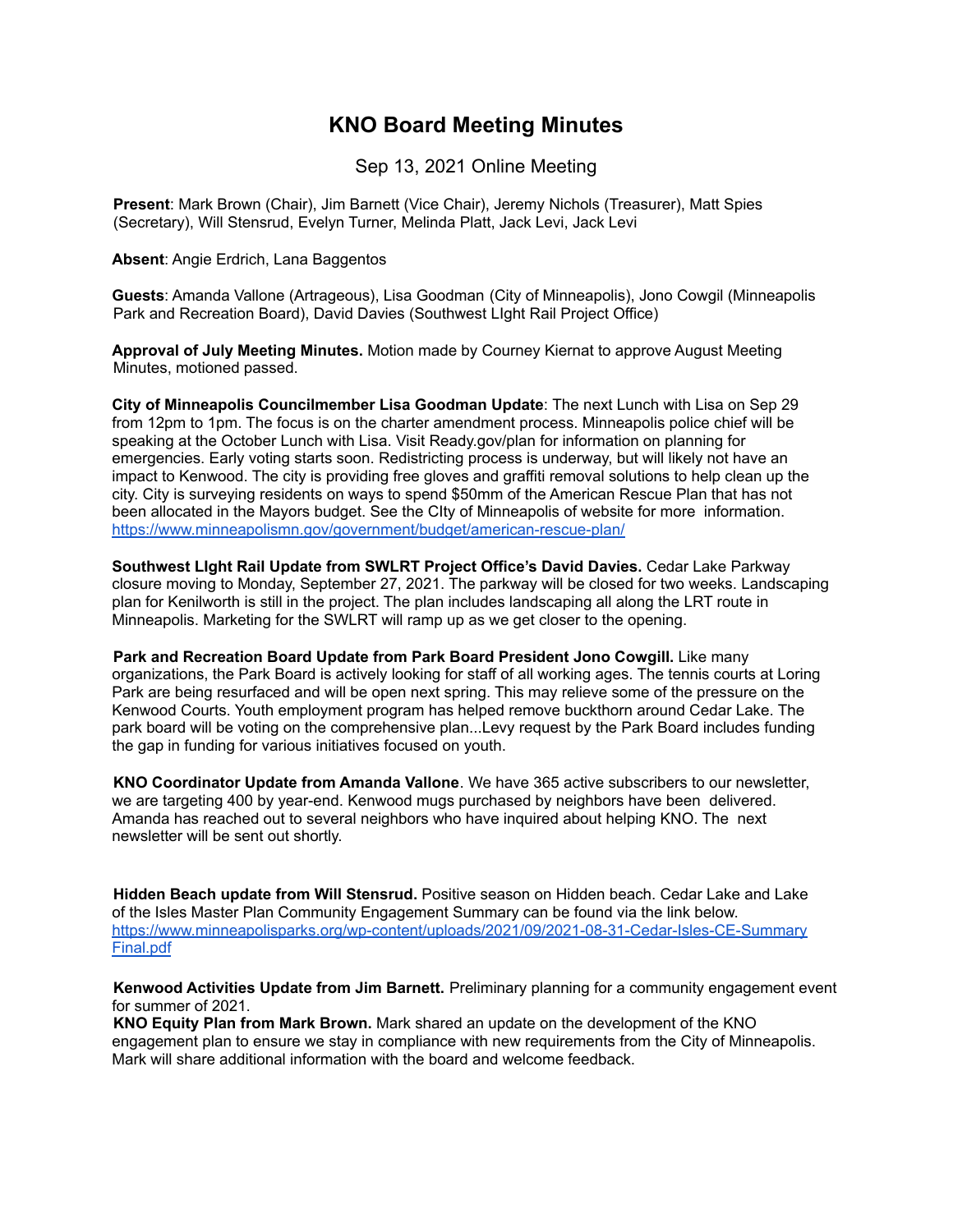**Meeting Dates for next 12 months (Matt Spies).** Board meetings for the next twelve months. A motion was made to approve the scheduled meeting dates listed below. The motion passed unanimously.

# **2021**

Aug - No Meeting Sept 13 (sep 6 is memorial day) Oct 4 Nov 1 Dec<sub>6</sub>

# **2022**

Jan 10 (new years is observed on Jan 3) Feb 7 Mar 7 Apr 4 May 2 Jun 6 Jul 11 (first monday is July 4) Aug 1 Sep 12 (first monday is Labor day)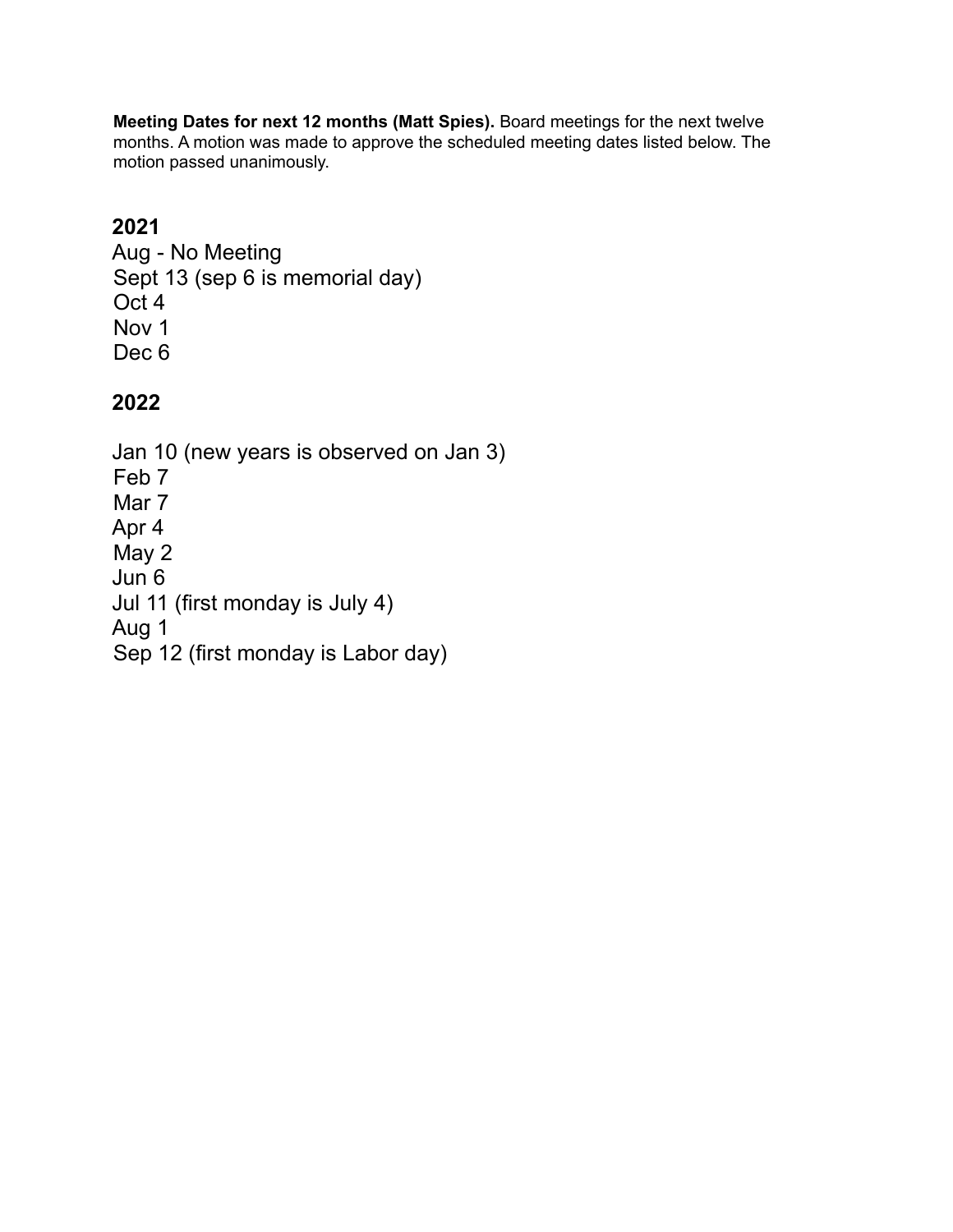October 4, 2021 Online Meeting

**Present**: Jim Barnett (Vice Chair), Jeremy Nichols (Treasurer), Matt Spies (Secretary), Will Stensrud, Evelyn Turner, Melinda Platt, Angie Erdrich, Courtney Kiernat **Absent**: Mark Brown (Chair), Jack Levi, Kyle Leir, Lana Baggentos **Guests**: Lisa Goodman (City of Minneapolis), David Davies (SWLRT), Jono Cowgill (Park Board), Elizabeth Shaffer,

**Approval of August Meeting Minutes.** Motion made by Jeremy Nichols to approve August Meeting Minutes, motion passed.

#### **Update from Councilmember LIsa Goodman.**

- Lunch with Lisa on September 27 with Police Chief Arradondo. Please RSVP if you are
	- interested as there will be only 100 spots. Street sweeping starts on October 19. More information can be found on the city's website.
- Midtown Greenway closed from Burnham to 5th Ave south for repaving for short period (weeks not months).
- Polling locations have changed, but 7-2 is still at the Episcopal Church. Home energy sqaud visits have resumed. Sign up through Excel or CenterPoint. You can also call 651-328-6220 to set up an appointment.
- Traffic control will be adding staff on weekdays to help with urgent parking complaints.

**Update on Southwest Light Rail from David Davies.** Bridge and tunnel work continues.

**Update from Park Board President Jono Cowgill.** Parks for All comprehensive plan will be considered by the Park Board at the October meeting. The plan will guide the work of the park board for the next 15 years. Board of taxation passed a levy increase that will fund about 22 additional staff for children's programs.

**Hidden Beach Committee update from Will Stensrud.** People looking to help. Will Stensrud will coordinate a meeting to discuss future ways to drive engagement for volunteers.

**Treasurers update from Jeremy Nichols.** Expenses during the month related to end of summer hidden beach events and activities.

**Miscellaneous**. Courtney Kiernat notified the board that there will be an open house for PERIS HiLL affordable housing community on November 16 from 4pm to 7pm. Jim Barnett continues to explore potential partners for a community building event in 2022.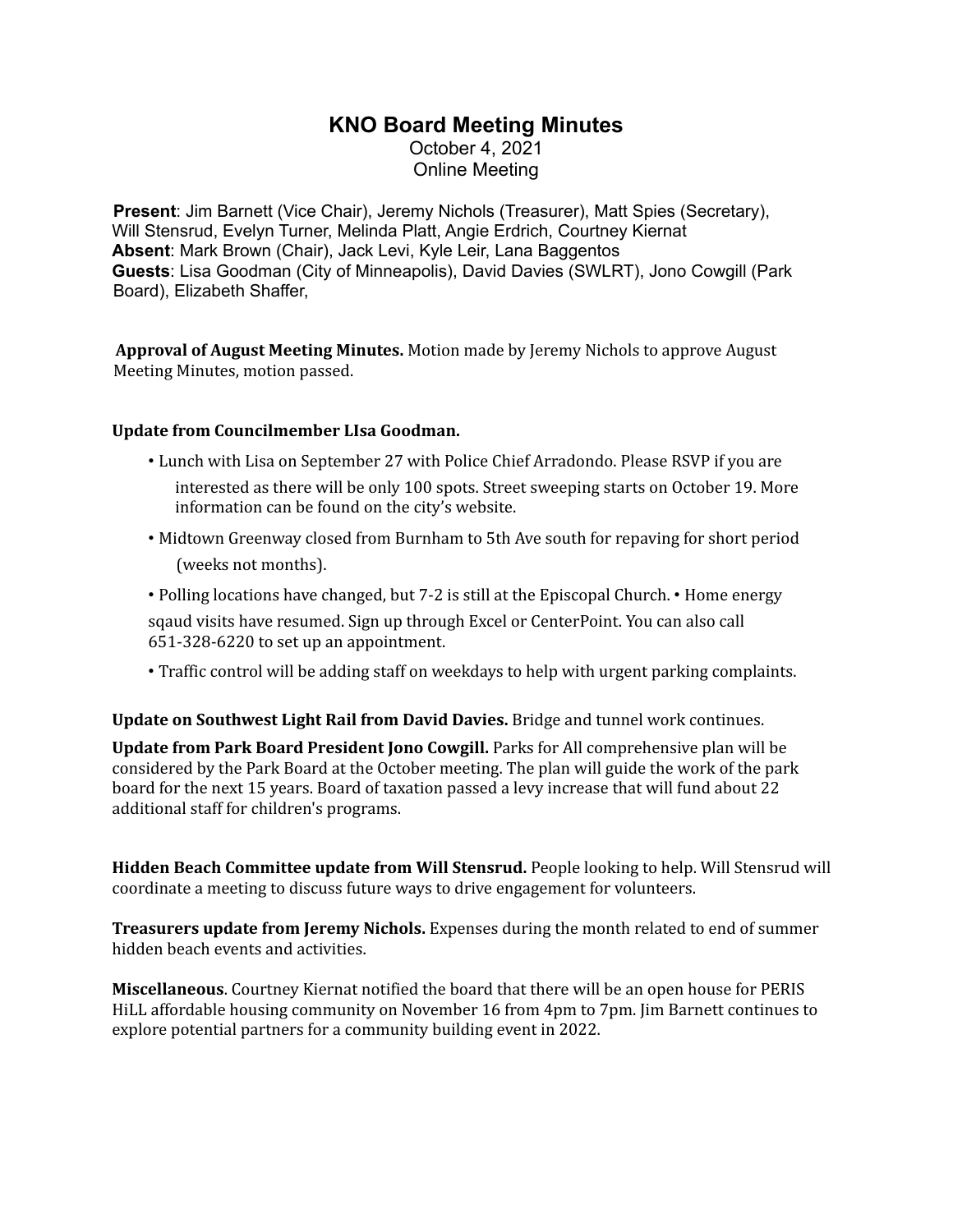November 1, 2021

Online Meeting

**Present**: Mark Brown (Chair), Jim Barnett (Vice Chair), Jeremy Nichols (Treasurer), Matt Spies (Secretary), Will Stensrud, Evelyn Turner, Melinda Platt, Courtney Kiernat, Kyle Leier, Jack Levi

#### **Absent**: Lana Baggentos

**Guest Speakers**: David Davies (SWLRT Office), Inspector Katie Blackwell (Minneapolis Police Department), Katie Miller (Community Navigator, Procedure Justice Unit, Minneapolis Police Department)

- 1. **Approval of August Meeting Minutes.** Motion made by James Barnett, seconded by Jeremy Nichols, to approve October meeting minutes. The motion passed unanimously.
- **2. Update on Southwest Light Rail from David Davies.** Mr. Davies noted that bridge and tunnel work continues throughout the corridor. He has no update on any increased cost or timing of tunnel and light rail at this time.
- **3. Public Safety Discussion with Inspector Katie Blackwell and Katie Miller.** Inspector Blackwell highlighted the increase in carjacking and aggravated assaults. The incidents have been sporadic around the city. Inspector Blackwell suggested using caution when picking up goods purchased via the internet. Meet in a well lit area under surveillance, such as a police building parking lot. Ms. Miler suggested being alert when walking. She noted whistles or other loud noise can help fend off an offender. You can also text message 911 if you don't want to be noticed reporting an incident. You can also register a Ring (or other surveillance) camera with the police to help identify perpetrators.
- **4. Neighborhoods 2020 Update from Mark Brown**. Mark shared some received feedback from the city on the Equitable Engagement Plan. The plan as drafted is satisfactory in the eyes of the city reviewers. KNO will need to draft and/or update various policies and procedures. A dratf of updated Bylaws will be circulated to the board.

**Change in Fiscal Year.** Motion made by Courtney Kiernat to align fiscal years in our bylaws to align with a calendar year starting on January 1. The motion was seconded by Will Stensrud. The motion passed. A full review of the updated bylaws will be presented at the December 2021 board meeting.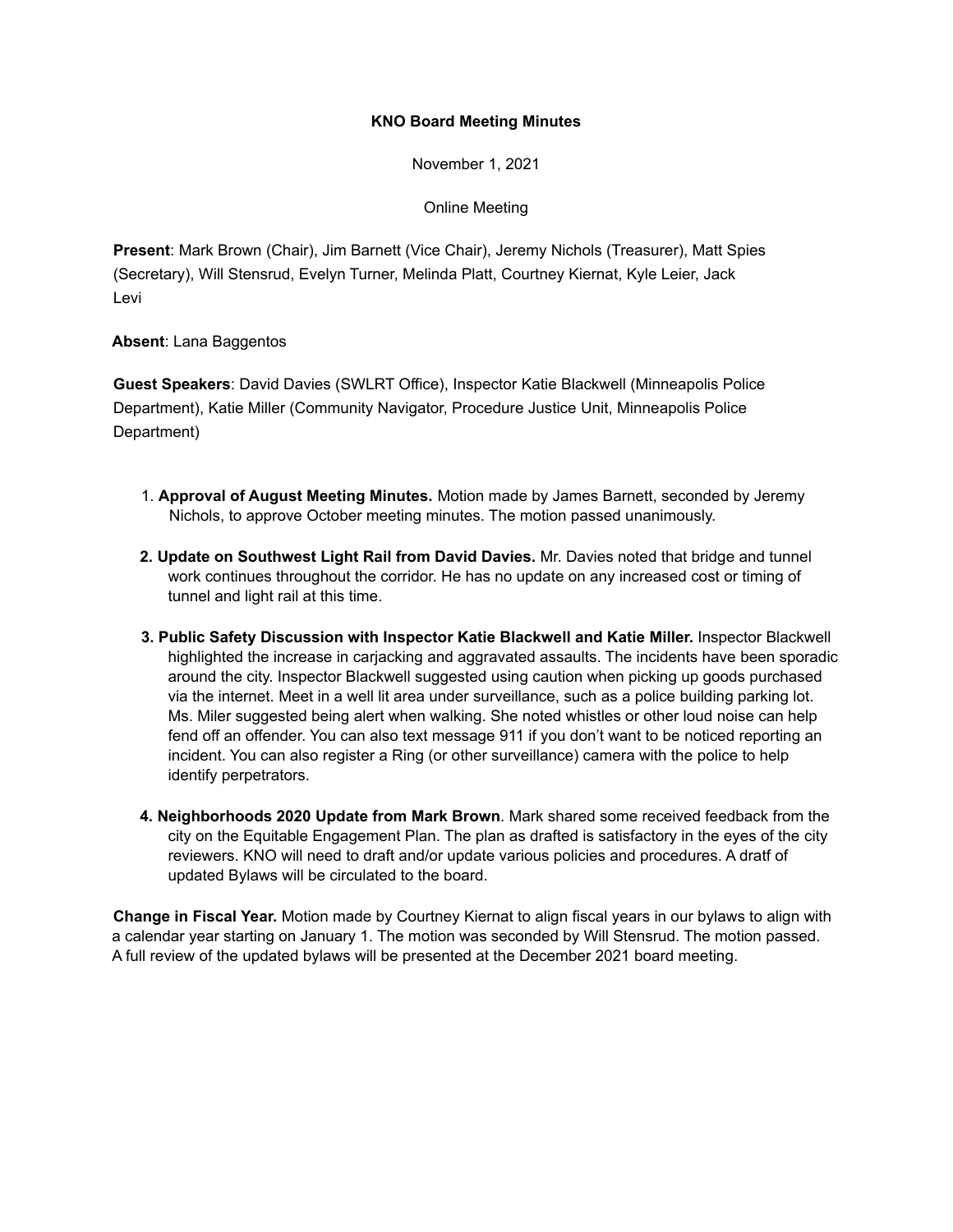December 6, 2021

Online Meeting

**Present**: Mark Brown (Chair), Jim Barnett (Vice Chair), Jeremy Nichols (Treasurer), Will Stensrud, Evelyn Turner, Melinda Platt, Courtney Kiernat, Kyle Leier, Jack Levi

**Absent**: Matt Spies (Secretary); Lana Baggenstos

**Guest Speakers**: Lisa Goodman (City Council), David Davies (SWLRT Office), Amanda Valone (KNO Coordinator),

Visitors: David Schaenzer, Jody Strakosch, Dennis Fazio, Carissa Brown

- 1. **Approval of August Meeting Minutes.** Motion made by Courtney Kiernat, seconded by Kyle Leier, to approve November meeting minutes. The motion passed unanimously.
- 2. **Update from City Council Member Lisa Goodman:** This is the last week of the current term, and the City's budget will be adopted on Wednesday; Hollidazzle is returning in person this year. There was a brief discussion regarding an increase in crime in the area.
- 3. **Update on Southwest Light Rail from David Davies.** Mr. Davies noted that bridge and tunnel work continues throughout the corridor, and that progress continues. Concrete truck hauling will continue, and Mr. Davies will alert the public regarding action outside of normal hours. Closing of Cedar Lake Parkway is scheduled for spring, but may occur earlier – 30-day notice will issued.
- 4. **KNO Coordinator Update from Amanda Valone.** The KNO Web site has had 86 new visitors in the last month, along with 14 return visitors. Local businesses are working on a Winter Solstice event for December 21, and Amanda requested a Board presence. Melinda agreed to spearhead that effort.
- 5. **Financial Update from Jeremy Nichols.** At last month's meeting, the board approved a change to calendar year reporting, so short-year financials will be prepared for July – December 2021. Mark confirmed that the former CPP funds will be rolled up with new NRP funds, and along with our current assets will support the 2022 budget that the board previously approved.
- 6. **Leaf Blower Pollution Mitigation working group proposal from Jack Levi.** Jack requested that a working group be established to research the problem and propose solutions. He will solicit participation from both board and community members.
- **7. Cedar-Isles CAC Process update from Will Stensrud.** Initial draft designs should be out in the next couple of weeks, and will be shared with the board at its January meeting.
- **8. Updates to KNO Bylaws.** Cortney moved to approve the amended KNO Bylaws, and Kyle Leier seconded. The motion passed with six approving, one dissenting, and one abstaining.

#### **9. Funding requests.**

**●** Mark presented a request from Lowry Hill Neighborhood Association, which has committed \$10,000 to North High's track equipment fund. Courtney Kiernat made a motion to donate \$5,000 to this effort, and Kyle Leier seconded. The board approved this request.